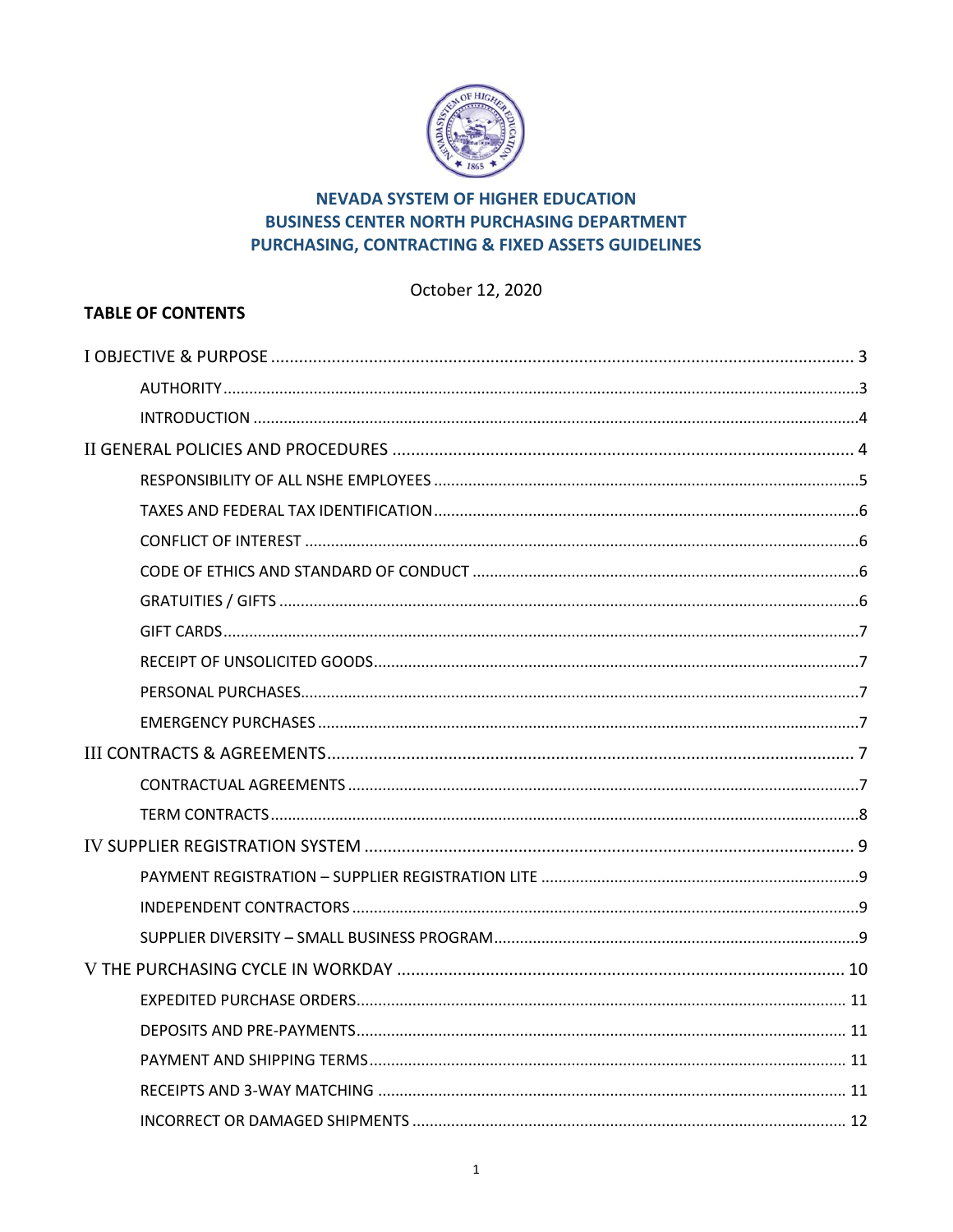|  | CONSTRUCTION PROCUREMENT (See Appendix B - Construction for more details) 13 |  |
|--|------------------------------------------------------------------------------|--|
|  |                                                                              |  |
|  |                                                                              |  |
|  |                                                                              |  |
|  |                                                                              |  |
|  |                                                                              |  |
|  |                                                                              |  |
|  |                                                                              |  |
|  |                                                                              |  |
|  |                                                                              |  |
|  |                                                                              |  |
|  |                                                                              |  |
|  |                                                                              |  |
|  |                                                                              |  |
|  |                                                                              |  |
|  |                                                                              |  |
|  |                                                                              |  |
|  |                                                                              |  |
|  |                                                                              |  |
|  |                                                                              |  |
|  |                                                                              |  |
|  |                                                                              |  |
|  |                                                                              |  |
|  |                                                                              |  |
|  |                                                                              |  |
|  |                                                                              |  |
|  |                                                                              |  |
|  |                                                                              |  |
|  |                                                                              |  |
|  |                                                                              |  |
|  |                                                                              |  |
|  |                                                                              |  |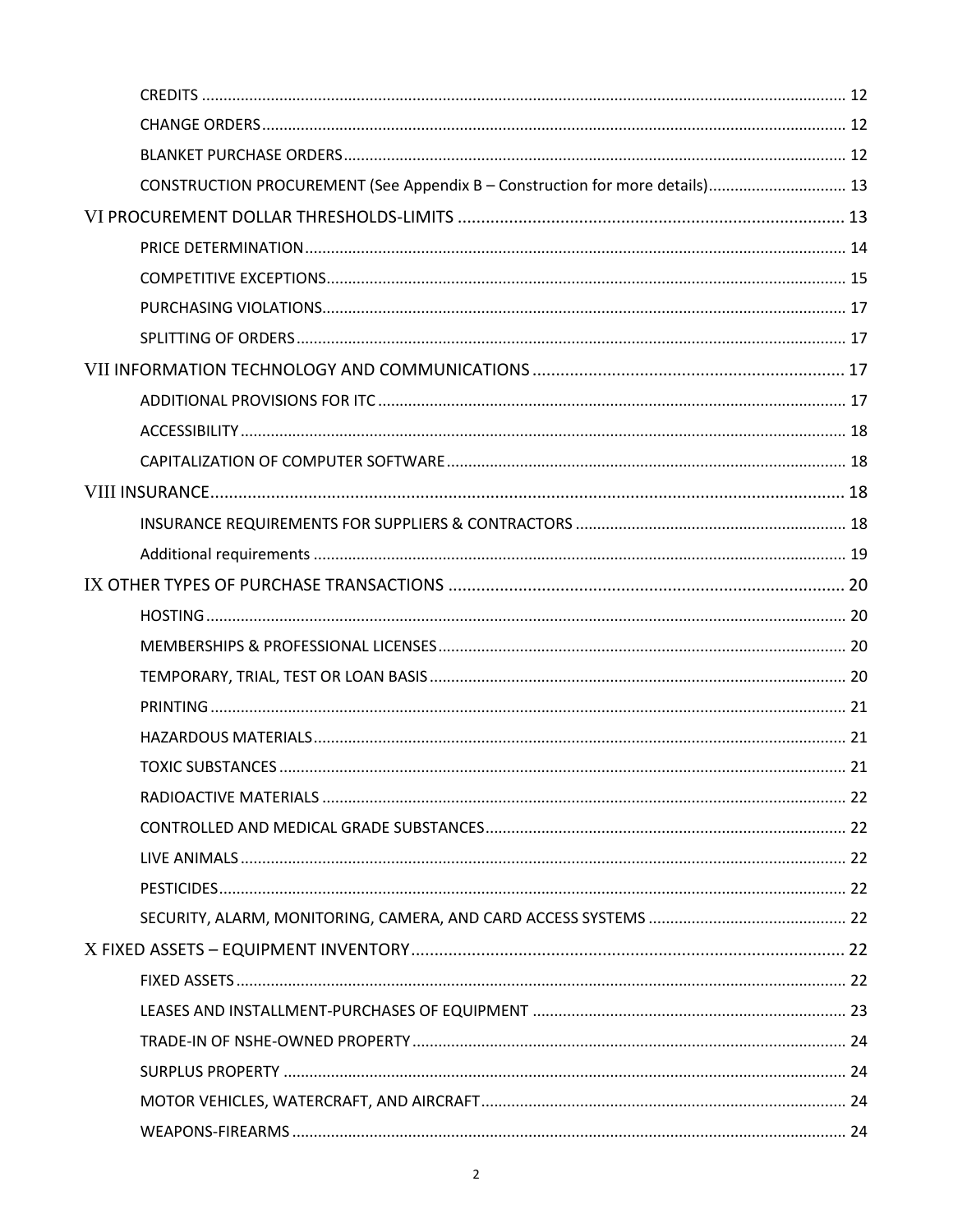# **I OBJECTIVE & PURPOSE**

<span id="page-2-0"></span>The purpose of this document is to establish uniform policies and procedures consistent with the authority and responsibilities granted to the Business Center North Purchasing Department towards the establishment of an effective purchasing program for the acquisition of commodities, contractual services and construction.

Business Center North (BCN) Purchasing serves the procurement needs of the Desert Research Institute (DRI), Great Basin College (GBC), Truckee Meadows Community College (TMCC), University of Nevada, Reno (UNR), Western Nevada College (WNC), System Administration (SA) and System Computing Services (SCS).

This manual is designed to provide guidance on the procurement process from the point at which the user identifies a need for goods or services through the completion of the transaction and final payment. Among other things, it also includes information regarding: business contracts, delegation of purchasing authority, conflict of interest, P-Cards, Asset Management, payment requests, competitive exceptions, independent consultants and professional services. These policies and procedures are to be followed by all employees that have been given authority to acquire goods and services for the NSHE.

## <span id="page-2-1"></span>**AUTHORITY**

**Note: Regarding Federal procurement guidelines, July 1, 2018, the** *Uniform Administrative Requirements, Cost Principles, and Audit Requirements for Federal Awards* **(2 CFR Part 200), commonly known as Uniform Guidance (UG) became effective. Business Center North Purchasing has adapted the procurement standards as specified in 2 CFR Part 200.** 

Chapter 333 of the Nevada Revised Statutes (NRS) exempts the Nevada System of Higher Education (NSHE) from the general provisions of the State Purchasing Act and provides that NSHE may use the services of the State Purchasing Division on a voluntary basis.

# **As stated in the NSHE Board of Regents General Policy Statements Title 4, Chapter 10, Section 1 – Purchasing Policy:**

"All Purchases of supplies, equipment, services and construction, except items related to capital construction, shall be handled administratively by the respective Business Center Purchasing Department after following established policies and procedures approved by the Board of Regents and in compliance with State and Federal Procurement regulations, the respective Business Center Administrative Manual and procedures established by the Chancellor.

Once established, construction and service contracts may be assigned to the Facilities & Construction Department. Except as may be otherwise provided in this policy, the purchase contract shall be awarded to the lowest responsive and responsible bidder. The lowest responsive and responsible bidder will be judged based on price, quality, availability, conformance to specification, financial capability, service, and in the best interest of the NSHE, each of such factors being considered. Exceptions to this policy must be presented to the Board of Regents for approval."

To review the entire policy document, go to: Fiscal Procedures, Chapter 5:

[https://nshe.nevada.edu/leadership-policy/board-of-regents/procedures-guidelines-manual/,](https://nshe.nevada.edu/leadership-policy/board-of-regents/procedures-guidelines-manual/)

Section 2. Purchasing and Related Procedures, and Section 3. Preparation and Approval of Contracts

These *Purchasing, Contracting & Fixed Assets Guidelines* serve as the Business Center Administrative Manual for BCN Purchasing.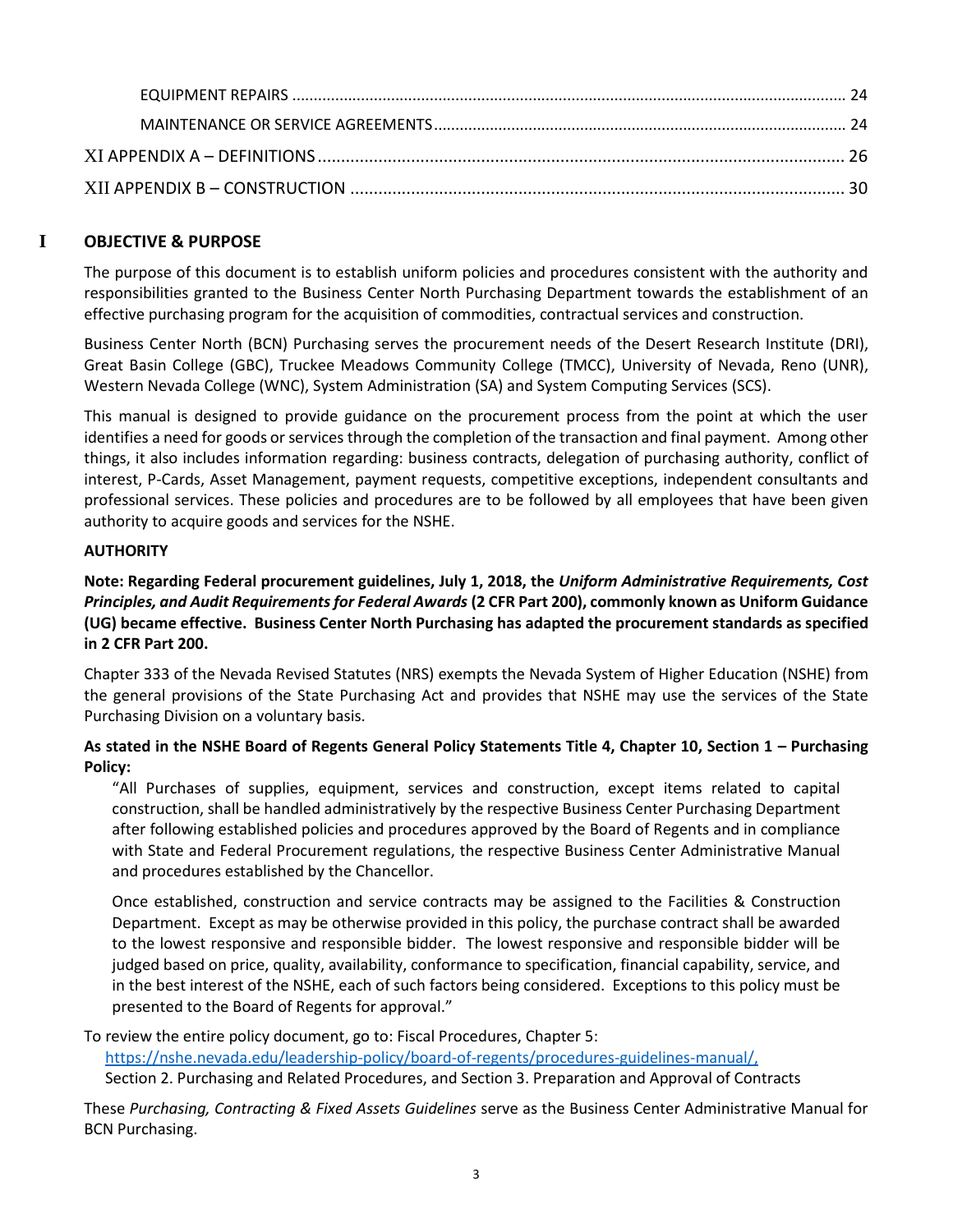# <span id="page-3-0"></span>**INTRODUCTION**

Purchasing's role within a public organization is to facilitate the acquisition of goods and services in the most efficient and effective manner, while ensuring compliance with established policies and statutes. Within the Nevada System of Higher Education (NSHE), the Business Center North (BCN) Purchasing Department serves the purchasing, contracting, and asset management needs of the Desert Research Institute (DRI), Great Basin College (GBC), Truckee Meadows Community College (TMCC), University of Nevada, Reno (UNR), Western Nevada College (WNC), System Administration (SA), and System Computing Services (SCS).

This manual should be a guide for employees and supervisors, all of whom are responsible for following these policies and procedures. And it should serve as a reference for suppliers, contractors, and members of the public who wish to review BCN Purchasing operations.

The timing and the way a department conveys the need to make a purchase is important to the process. The preferred method is one that allows Purchasing to have early involvement in the decision making, especially for major purchases. Resources and experience of the purchasing staff can bring value to the decision making and expedite the process by providing information on existing sources of supply or the most expeditious and efficient methods available. **Therefore, involve the Purchasing Department early, even before the requisition is initiated.** It is recognized that every situation cannot be covered in this or any manual; therefore, if you have special circumstances, contact the Purchasing Department. Individual campuses may have additional guidelines or restrictions applicable to the processes described in this document.

# **II GENERAL POLICIES AND PROCEDURES**

<span id="page-3-1"></span>The Purchasing Department procures materials at the lowest cost consistent with quality and service required. It ensures compliance with established purchasing policies and procedures approved by the Board of Regents and the Chancellor, State and Federal procurement regulations, and best business practices.

The Purchasing Department is responsible for monitoring purchasing operations to ensure compliance with applicable policies/regulations, including:

- Ensure availability of adequate sources of supply and seek new sources to increase availability and quality at advantageous pricing.
- Research new products and procedures.
- Provide information, assistance and guidance on the description, suitability, cost, quality, standardization, and/or substitution of a product or service.
- Expedite the delivery of goods, follow up on delinquent shipments and act on damaged or incorrect shipments.
- Canvass sources of supply and enter into contracts for the purchase of goods or services including installment or lease-purchase contracts.
- Evaluate the ability of any supplier to remain competitive, based on the supplier's responsiveness to competitive solicitations, the supplier's ability to fulfill the duties specified in contracts, or any disruptive or unprofessional conduct or conduct which is not conducive to the NSHE environment on the part of the supplier or its agents, and bar suppliers from doing business with the NSHE for demonstrated cause, including previous unsatisfactory performance.
- Planning and coordinating purchases in volume and negotiating with suppliers.
- Evaluate, approve, and utilize contracts let by the Federal Government, the State, other states, political subdivisions or entities, colleges, universities, educational or public cooperatives and/or consortia for the procurement of commodities and contractual services. When it is determined to be cost-effective and in the best interests of the NSHE to make purchases under such contracts, the Purchasing Department shall enter into cooperative or consortia contracts to achieve the savings.
- When it is necessary to proceed with a contract award process without delay to avoid immediate danger to public health, safety or welfare, BCN Purchasing will proceed with the process fully documenting the reasons, decisions, and actions taken.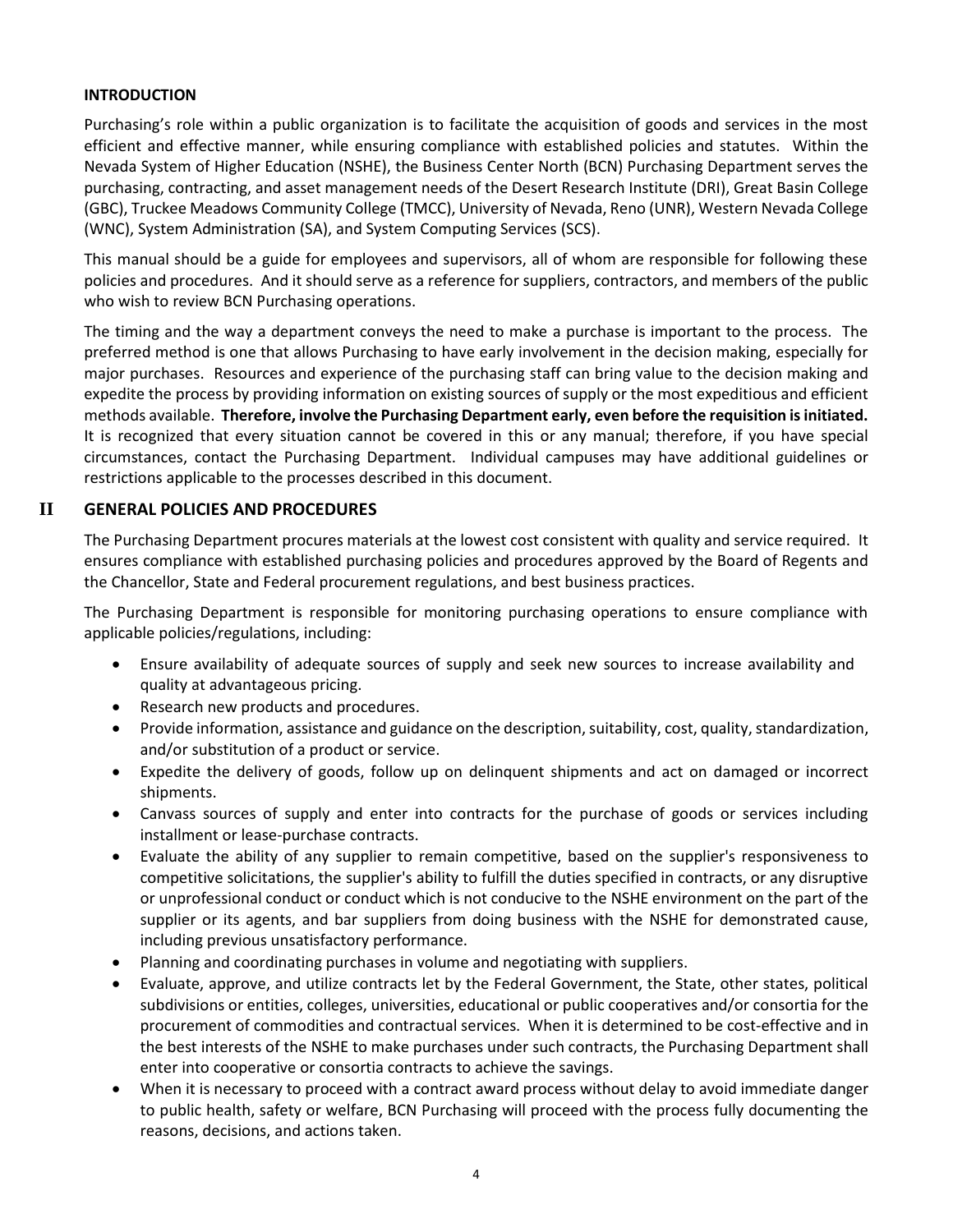- To negotiate and award contracts for commodities and contractual services. This includes the authority to make awards to multiple suppliers, awards in multiple year terms, or award contracts on behalf of multiple institutions or entities.
- Reject or cancel any or all competitive solicitations, in whole or in part, when determined to be in the best interest of the NSHE.
- In conjunction with the Business Center and NSHE Risk Managers, purchase insurance as deemed necessary and appropriate for the operation and the educational, research, and service missions of the NSHE.
- Coordinate with NSHE institutions' facilities or construction departments for the administration of construction services, which services shall be administered pursuant to NSHE and State of Nevada regulations.
- To plan and coordinate purchases in volume and to competitively bid, negotiate and execute purchasing agreements and contracts for the recurring needs of the NSHE.
- To prescribe the methods of securing bids or negotiating and awarding contracts.
- To negotiate on the best available terms and conditions in the event no bids are received.
- To establish standards, formulate specifications, and determine the source of supply for any commodity or service requisitioned by any department of the NSHE.
- To prescribe items and quantities to be purchased locally by departments.
- To execute contracts, purchase orders, or other approved processes, for commodities and services required by the NSHE.
- To develop, distribute, and maintain policies and procedures of the Purchasing Department in furtherance of NSHE policies.
- Perform any other responsibility in relation to acquiring materials and services.

## <span id="page-4-0"></span>**RESPONSIBILITY OF ALL NSHE EMPLOYEES**

Employees are expected to act in the best interests of the NSHE and demonstrate fiscal responsibility when conducting procurement related activities, ensuring compliance with established policies and procedures.

No NSHE employee is authorized to obligate the NSHE without reserving, in advance, sufficient funds to meet the obligation. Failure to reserve funds in advance will be treated as an After-the-Fact purchase and may result in the employee being personally responsible.

When using the P-Card, procure goods and services at the lowest cost consistent with quality and service required.

Provide consideration to Disadvantaged Businesses Enterprises when seeking vendor sources for goods and services.

Consider using "Green" alternatives whenever possible.

Contact the Purchasing Department to assist in any expediting requirements; inspect all deliveries immediately and work with Purchasing to resolve any damaged material claims and any incorrect shipment issues in a timely manner.

The Director of Purchasing has overall responsibility for assuring that all departments of the Business Center are complying with all requirements. Any authority or responsibility relating to purchasing which is not specifically delegated otherwise remains the responsibility of the Director of Purchasing.

## **Individuals placing orders or acting outside their authority without proper approval may be held personally responsible for the purchase.**

Only authorized parties may enter into a contract with a vendor; please note that signature authority for contracting with outside vendors is different from the budget authority that approves requisitions.

The NSHE Procedures and Guidelines Manual, Chapter 5 – Fiscal Procedures, Section 3. Preparation and Approval of Contracts, outlines signature authority for execution of contracts. The Chancellor is the contracting officer for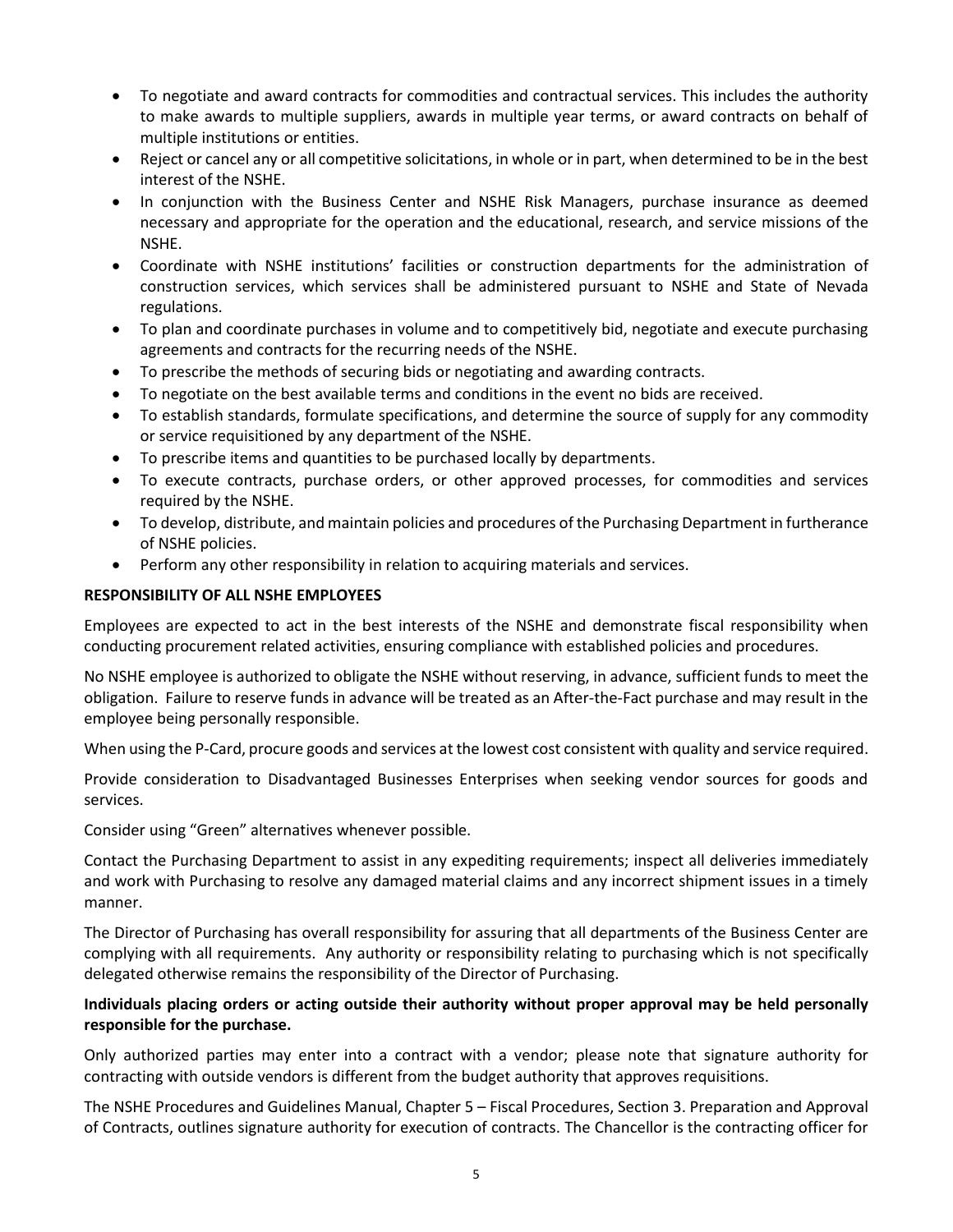the NSHE and Chapter 5 explains contracting authority and provides details for signature delegation and other related matters.

# <span id="page-5-0"></span>**TAXES AND FEDERAL TAX IDENTIFICATION**

The Nevada System of Higher Education's Sales Tax Exempt Account Number is RCE-000-441. The NSHE Federal Tax ID No. is 88-6000024.

# <span id="page-5-1"></span>**CONFLICT OF INTEREST**

NSHE Board of Regents Codification of Policy Statements Manual, Title 4, Chapter 10, Section 1 – Subsection 7 – Conflict of Interest states:

"In addition to such conflicts of interest prohibited by law, it shall also be prohibited for a member of the Board of Regents or an employee of NSHE:

To become a contractor or a supplier for the purchase of supplies, equipment, services and construction under any contract or purchase order of any kind authorized by NSHE under the provisions of this or, to be interested, directly or indirectly, through any member of the Regent's or employee's household, as defined by NRS 281A.100, or through any business entity in which the Regent or employee has a financial interest, in any kind of contract or purchase order so authorized by the receipt of any commission, profit, or compensation of any kind.

Except where prohibited by law, exceptions to this policy may be permitted: For contracts or purchase orders for which the proposed contractor or supplier is the sole source for the contract or purchase order and has not participated in or otherwise actively influenced the consideration or acceptance of offers for the contract or purchase order or when the public interest would best be served by making such an exception."

### <span id="page-5-2"></span>**CODE OF ETHICS AND STANDARD OF CONDUCT**

All NSHE personnel engaged in purchasing and related activities shall conduct business dealings in a manner above reproach in every respect. Transactions relating to expenditure of public funds require the highest degree of public trust to protect the interests of the NSHE and the taxpayers of Nevada.

To rephrase the NSHE Board of Regents' Conflict of Interest policy statements above: No employee of the NSHE may participate in the selection, award or administration of any contract if he or she has a real or apparent conflict of interest. Such a conflict of interest would arise when the NSHE employee, any member of his or her immediate family, his or her partner, or an organization which employs or is about to employee any of the parties indicated herein, has a financial or other interest in or a tangible personal benefit from a firm considered for a contract.

Violations of NSHE Board of Regents' Conflict of Interest policy or these Code of Ethics or Standard of Conduct are subject to disciplinary action in accord with NSHE BOR policies and Nevada Revised Statutes (NRS 281A.765-790) up to and including termination.

# <span id="page-5-3"></span>**GRATUITIES / GIFTS**

Purchasing staff and other NSHE employees cannot accept personal gifts or gratuities from any past, current, or potential suppliers of goods or services to NSHE.

The Anti-Kickback Act of 1986 makes it illegal for any person to provide, attempt or offer to provide, solicit, accept, or attempt to accept any kickback in connection with any contract or subcontract with any department or agency of the federal government. "Kickback" includes any monetary fee, commission, credit, gift or anything of value which is provided, directly or indirectly, to the NSHE or any of its departments, divisions, or employees to improperly obtain or reward favorable treatment in connection with any federal government contract. *BCN Purchasing applies this same rule to all purchase transactions, regardless of the source or type of funding.*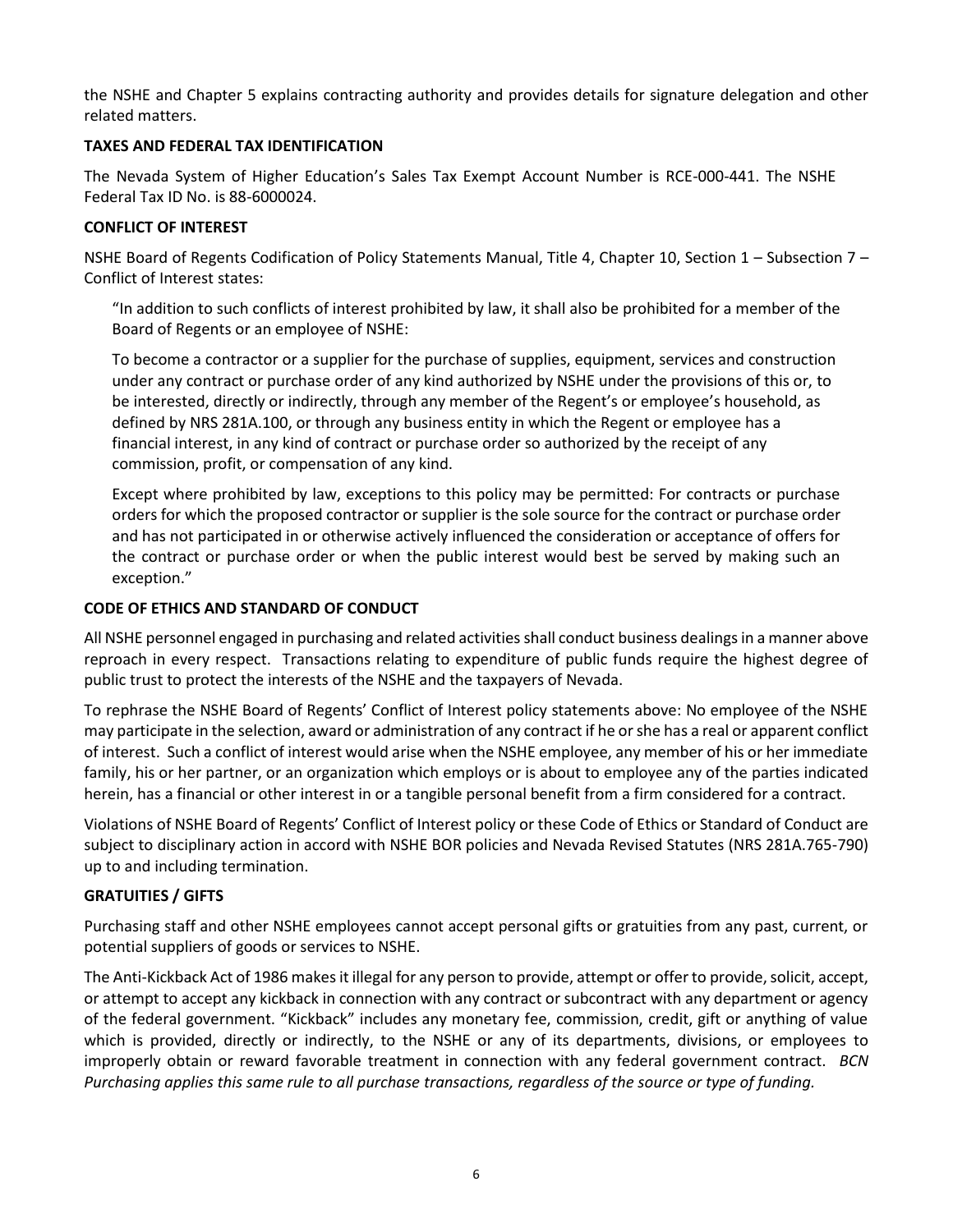### <span id="page-6-0"></span>**GIFT CARDS**

The purchase of gift cards is generally limited to research participant use with approved funds. Other gift card use must have prior approval by the Controller of Chief Business Officer. Qualifying Gift Card purchases may be ordered on a purchase requisition. Use of P-Cards for the purchase of gift cardsis only allowed with prior approval by the Controller or Chief Business Officer. Gift cards must be secured until distribution-use, and detailed records of who received the gift cards must be maintained.

#### <span id="page-6-1"></span>**RECEIPT OF UNSOLICITED GOODS**

NSHE personnel are requested to contact the Purchasing Department anytime goods or services are received that were not requested by the Department.

#### <span id="page-6-2"></span>**PERSONAL PURCHASES**

At no time are personal purchases to be made by any employees with NSHE funds. Purchasing will not process any requisitions for personal purchases, and personal purchases are not allowed with P-Cards. This also applies to purchases intended for any organization not a component part of NSHE.

Expenditure of public funds is prohibited for food products, entertainment or similar items with the following exceptions:

- Student or special functions, when approved by the institution;
- Used directly in instruction or research;
- Short course or conference fees have been collected for the express purpose of paying for such items;
- Specifically provided for in the terms of a contract, grant or donation;
- Specifically authorized by the grant or budget appropriation (hosting account); or
- Direct payment of hotel rooms or long-term rental of residences for individuals specifically approved by the Controller and Sponsored Projects/Grants & Contracts when applicable.

#### <span id="page-6-3"></span>**EMERGENCY PURCHASES**

An emergency is defined as one which results from the occurrence of a disaster such as, but not limited to, fire, flood, earthquake, hurricane, riot, power outage or disease; or an event that may endanger the health, safety, or welfare of the students, faculty, staff, or public if not immediately resolved.

A purchase order or contract may be instituted in an "emergency" situation after waiving the necessary bidding and advertising requirements. The Director of Purchasing should be contacted immediately to notify him of the emergency and what action is anticipated to be necessary. A full written record shall be made of the circumstances. Purchasing will expedite the handling of these requests.

### **III CONTRACTS & AGREEMENTS**

<span id="page-6-4"></span>For Board of Regents' policies and procedures regarding contracts see *NSHE Procedures and Guidelines Manual*, Chapter 5 Fiscal Procedures, Section 3. Preparation and Approval of Contracts. In addition to clear and detailed specifications, every contract should have the following Business and Legal terms specified:

Business Terms: Term/Duration of Agreement; Termination; Price & Payment; Deliverables; Delivery Terms & Timeline for Delivery; and Limitation on Liability.

Legal Terms: Warranty; Indemnification; Assignability; Termination Requirements; Confidentiality; Intellectual Property; and Jurisdiction.

#### <span id="page-6-5"></span>**CONTRACTUAL AGREEMENTS**

A. Contractual services are defined as the rendering by a contractor of its time and effort rather than furnishing specific commodities. This definition applies to individuals who are not performing the duties of an employee. Employment by the NSHE is not considered a contractual service nor can such actions be processed by Purchasing. The written agreement for contractual services shall be signed by all parties prior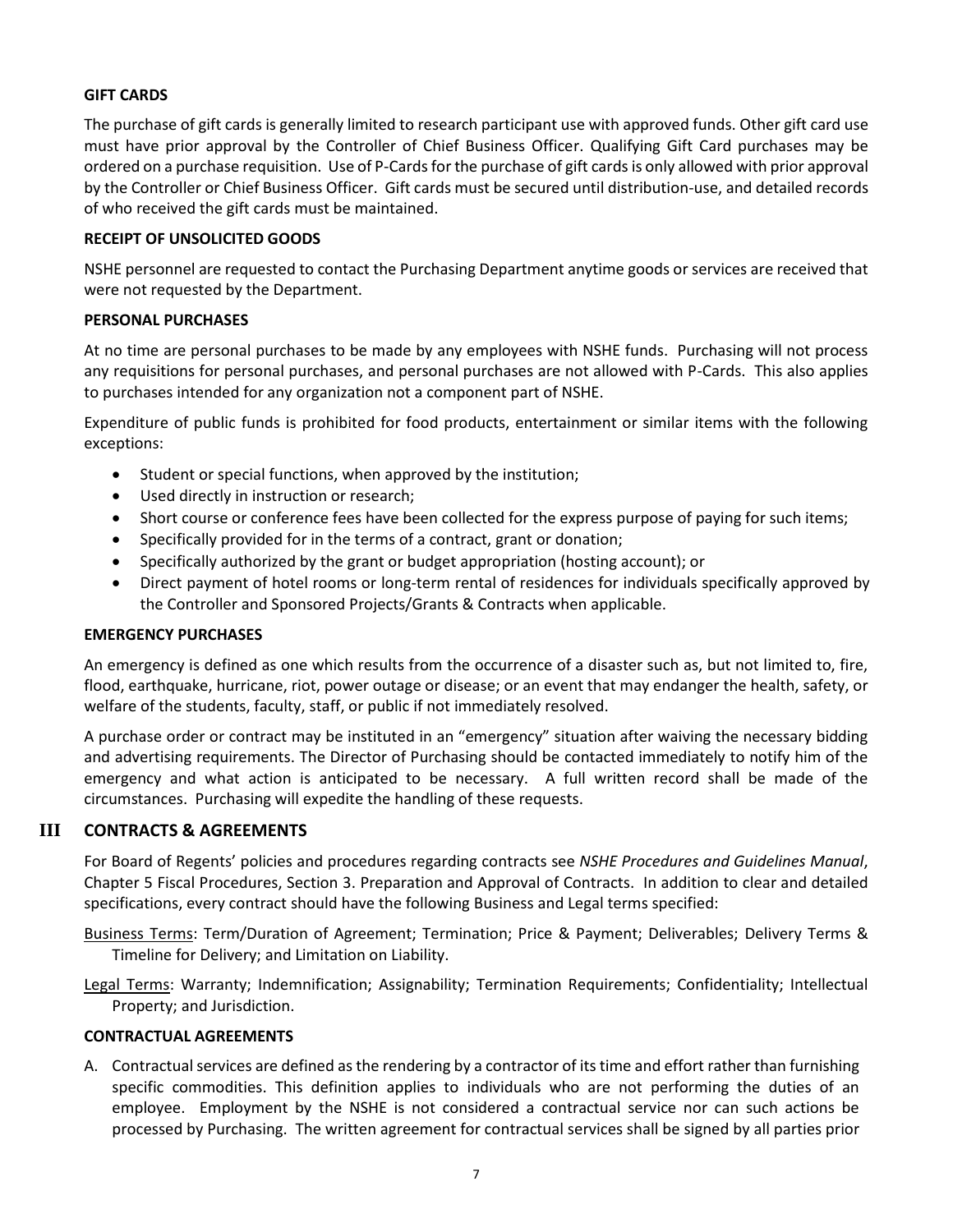to the rendering of any service. For the purposes of this section, Construction and Insurance are not considered services.

B. Requirement for Agreements – Unless otherwise exempted, all procurements of contractual services shall be evidenced by a written agreement embodying all provisions and conditions of the procurement. A purchase order may be used in lieu of a separate contract agreement provided that the order together with attachments contain a complete statement of the work to be completed and the necessary terms and conditions. (See NSHE [Contract Scope of Services Worksheet\)](https://bcnpurchasing.nevada.edu/media/1116/nshe-contract-scope-of-services-worksheet.pdf)

At the discretion of the Purchasing Department, a contractual agreement may be required for supply items, particularly when the acquisition involves: a term contract, the furnishing of supplies with significant service and installation costs, the production of items from design or performance specifications, research and development equipment, high-value/unique/non-standard supplies and equipment, long lead time production items, or agreements involving partial payment schedules or definitive project phases.

Other circumstances when an agreement may be necessary include:

- The requirement for an agreement is prescribed by an authority, such as grant subcontracts.
- Procurements where an agreement is necessary to protect the NSHE's best interests.
- Complex service contracts to establish the payment method, payment schedule, contract deliverables, or performance standards.
- Required by the contractor.
- C. Only NSHE personnel specifically delegated the authority are authorized to sign agreements and financially commit the NSHE within the limits of their delegation in accordance with NSHE Policy. No department or individual, unless specifically delegated so, may sign any agreement or represent in any manner whatsoever to an individual or business that they possess the authority to bind the NSHE. All agreements must be signed by the person with the delegated authority. All agreements may be subjected to legal review and approval by General Counsel prior to signature.
- D. The approval of any contract or agreement by General Counsel or an authorized signatory does not absolve nor exempt the Department from full and satisfactory compliance with purchasing and contracting requirements, especially adherence to the competitive thresholds. All contracts and agreements should be coordinated with the Purchasing Department for compliance prior to review by General Counsel or signature by an authorized individual.

### <span id="page-7-0"></span>**TERM CONTRACTS**

- A. Term contracts are indefinite quantity contracts whereby a supplier agrees to furnish items or services at specified prices, during a prescribed period (such as a number of months or years, or up to a specified date). The specified period or date is a necessary component of such contracts. The essential feature of a term contract is the establishment of a source, or sources of supply, for a specified commodity or group of related commodities or services for a stipulated price and period. Such contracts offer the economy of large-scale purchasing although requirements are spread over an extended period.
- B. Specified Period A contract for supplies or services may be entered into for any period deemed to be in the best interest of the NSHE provided the terms of the contract and conditions of renewal or extension, if any, are included in the solicitations and funds are available for the first fiscal period at the time of contracting.
- C. The performance of the NSHE of any of its obligations under a multi-term contract shall be subject to and contingent upon the availability of funds expendable for the purposes of the agreement for the current and future periods. When funds are not appropriated or otherwise not available to support continuation of performance in subsequent period(s), the contract shall be continued only for supplies or services received through the end of the current contract period.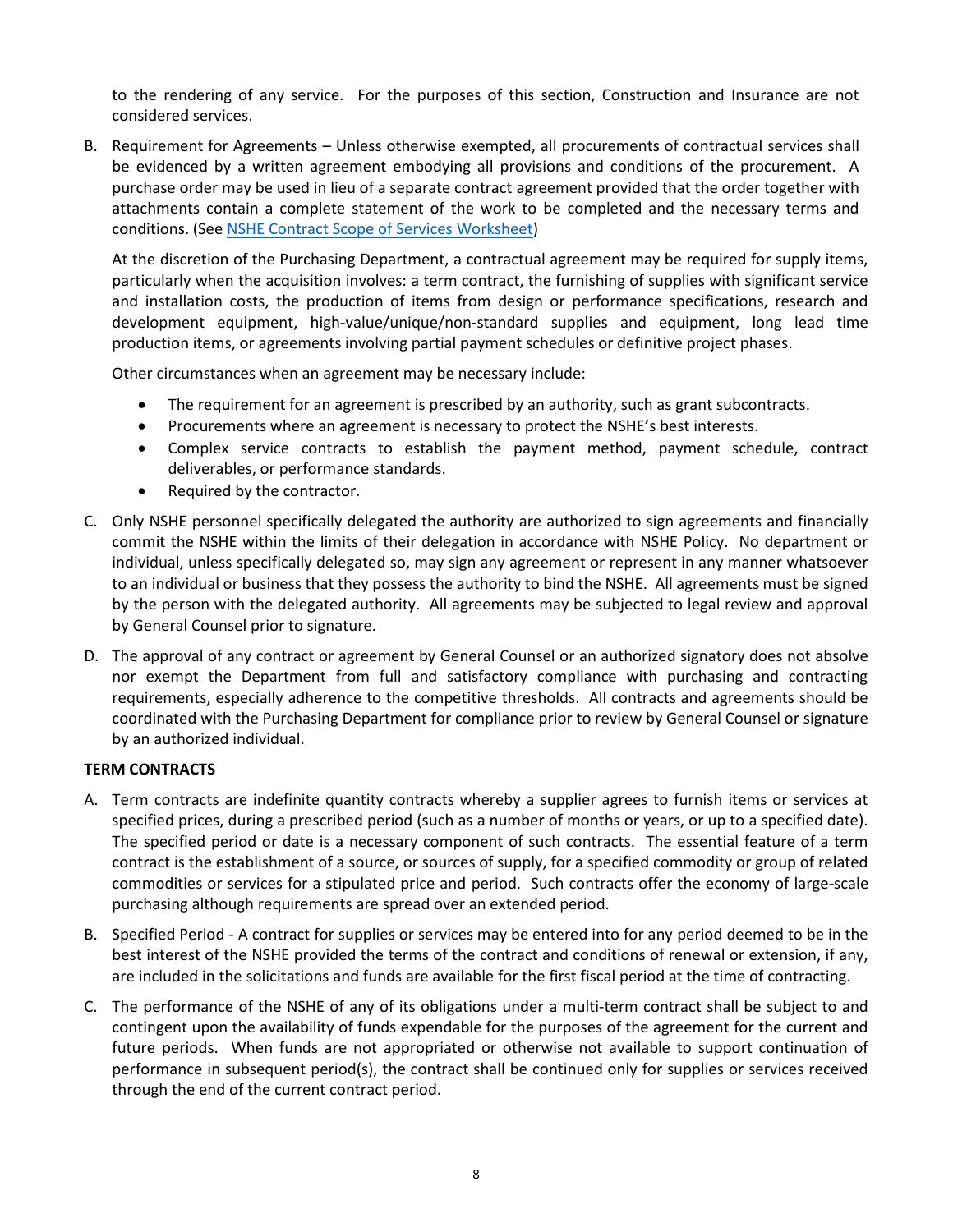- D. Departments will be contacted if purchases of a recurring nature indicate that a term contract would be advantageous and/or necessary. Information as to specifications and estimated annual usage shall be supplied by the using department. Departments should request assistance of the Purchasing Department in establishing term contracts.
- E. Cooperative Purchase Contracts The Purchasing Department may evaluate and approve for use contracts let by the Federal Government, the State, other states, political subdivisions or entities, colleges, universities, educational cooperatives or other consortia for the procurement of commodities and contractual services, when it is determined to be cost-effective and in the best interest of the NSHE to make purchases under contracts let by such other entities.

# **IV SUPPLIER REGISTRATION SYSTEM**

<span id="page-8-0"></span>For a Supplier to be awarded a purchase order or contract and/or receive a payment from NSHE, the Supplier must be registered in Workday. It is the Supplier's responsibility to register themselves and to maintain their registration. The NSHE Supplier Registration System (SReg) allows suppliers to register and manage their business information online through their secure account. As part of NSHE's move to the new Workday financial system, all new and current suppliers need to register through the SReg system. This one registration will provide suppliers with NSHE-wide exposure to all eight system institutions and System Administration.

SReg operates in a similar manner to other on-line registration websites. To register a new account a supplier submits their company and contact information including name, email addresses, phone numbers, insurance, licenses, and commodity offerings. Once they are registered, suppliers can maintain and update their information. For a supplier to register or access their account, visit [https://suppliers.nevada.edu.](https://suppliers.nevada.edu/)

NSHE employees wishing to do business with a supplier who is not registered should request the supplier to register themselves as soon as possible.

#### <span id="page-8-1"></span>**PAYMENT REGISTRATION – SUPPLIER REGISTRATION LITE**

The NSHE Payment Registration website caters to individuals needing to register with NSHE in order to receive payments. The term "individuals" refers to non-business entities or persons which would not be considered a supplier such as a guest speaker-lecturer, student, research participant, etc. A business entity could register in this system but may be directed to continue their registration in Supplier Registration depending on the data submitted.

This website is available at:<https://suppliers.nevada.edu/lite/>

#### <span id="page-8-2"></span>**INDEPENDENT CONTRACTORS**

An independent contractor is an individual performing services to another entity on a contract. According to IRS guidelines, a NSHE institution has the right to control or direct only the result of the work done by the independent contractor and not the means/methods of accomplishing the result.

Agreements or contracts with individuals or sole proprietorships are subject to independent contractor guidelines and may be subject to purchasing guidelines. Due to stringent IRS rules, requestors must exercise an extra level of due diligence in identifying when services will be provided by an independent contractor.

All independent contractors (i.e. Guest Speakers) must register and have an "accepted" status in NSHE's SReg system before the appropriate Workday documentation can be processed.

### <span id="page-8-3"></span>**SUPPLIER DIVERSITY – SMALL BUSINESS PROGRAM**

The Nevada System of Higher Education and Business Center North recognize the benefit of creating an equal opportunity for all suppliers to participate in the procurement process. NSHE and BCN Purchasing are committed to diversity and nondiscrimination in its business operations. Accordingly, NSHE will make a good-faith effort to utilize minority business enterprises, women-owned business enterprises, disabled business enterprises, veteran/disabled or veteran-owned business enterprises, and small business enterprises throughout the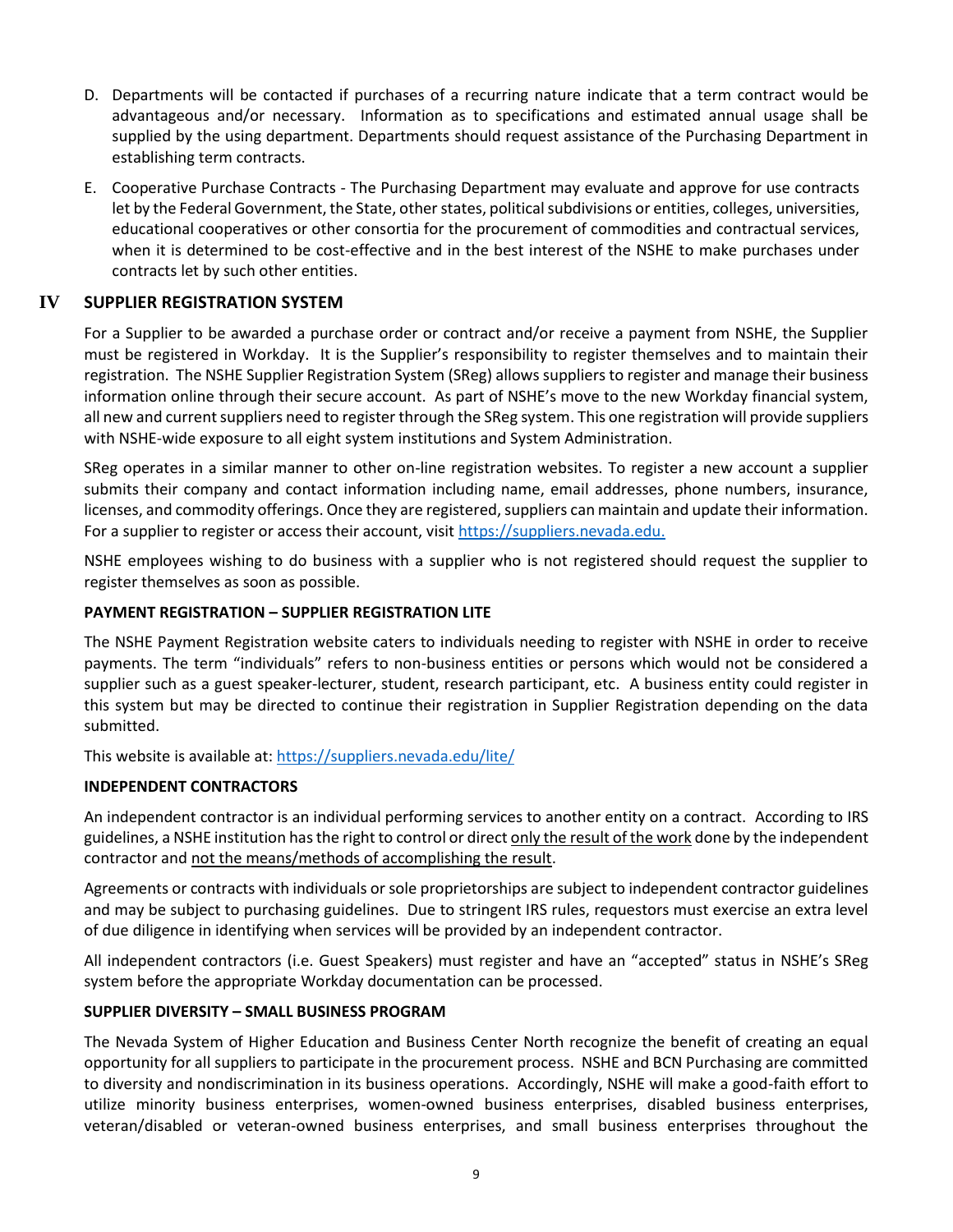procurement process. This effort does not equate to a quota or set percentage. All efforts to contact and engage small, minority, disabled, veteran, and women suppliers will be fair and impartial.

Open and fair competition is the cornerstone of the acquisition process, therefore, it is vital that all staff involved in facilitating the procurement process apply measures that lead to attaining successful competition by communicating opportunities to prospective suppliers, guiding them through the process, responding to questions and inquiries in a fair and efficient manner, as well as ensuring that the evaluation of supplier responses is done accurately and fairly, seeking the award of a best value contract that will ultimately meet the requirements of the requesting entity in terms of long-term cost, delivery timelines, performance and warranties.

In accordance with Nevada law, no preference will be given to any business group or classification. The Supplier Diversity Program has been created, however, to ensure that small and minority-, veteran-, disabled-, and womanowned businesses have the unimpeded ability to compete in the bidding process and to do business with the NSHE.

The NSHE has established, to the maximum extent possible and practical, uniform purchasing procedures for full and open competition regarding the acquisition of commodities, contractual services, and construction.

Certifications of small, disadvantaged, woman and veteran owned, and minority business enterprises granted by federal, state and local entities, and business organizations can be recorded in the NSHE's Supplier Registration System (SReg).

## **V THE PURCHASING CYCLE IN WORKDAY**

#### <span id="page-9-0"></span>A*. General*

The purchase order initiates a contract by legally accepting the offer made by the supplier. In Workday, purchase orders are initiated through submission of an approved, on-line requisition.

The Workday on-line requisition is used to request purchases of all goods (commodities and equipment) and services through the Purchasing Department. It provides the cost center to be charged, obtains the approvals for the expenditure and purchase, and provides needed information such as item descriptions, quantity, delivery instructions, and desired delivery date. Complete and correct preparation of the requisition expedites the purchasing process.

- B. *Purchase Requisition* General Instructions
	- 1. The purchase of needed equipment, materials, or services from off-campus sources shall be initiated in Workday using:
		- a. Ad-Hoc Goods and Services Requisition in Workday for those items not available in a NSHE Catalog or Punchout. Also used for the creation of Blanket Purchase Orders.
		- b. Workday Supplier Punchouts that connect directly to a supplier's website, creates the requisition in Workday, and issues the Purchase Order electronically directly to the supplier, or
		- c. NSHE Catalog Requisition for those line items entered in Workday by Purchasing,
	- 2. Contracted Suppliers of goods and services can be found on the BCN Purchasing website under Preferred Suppliers, Contracted Suppliers, and/or Co-Operative Contracts. Purchases from contracted suppliers is recommended and encouraged, and will provide discounted pricing, contracted terms and established service levels.
- C. *P-Card Purchases* General Instructions

For small-dollar purchases, generally less than \$5,000, authorized individuals may use a purchasing card (P - Card) to purchase and pay merchants for goods and limited services up to their P-Card limit. Reconciliation of P-Card transactions will be accomplished through Workday and the resulting financial information will be available in Workday statements.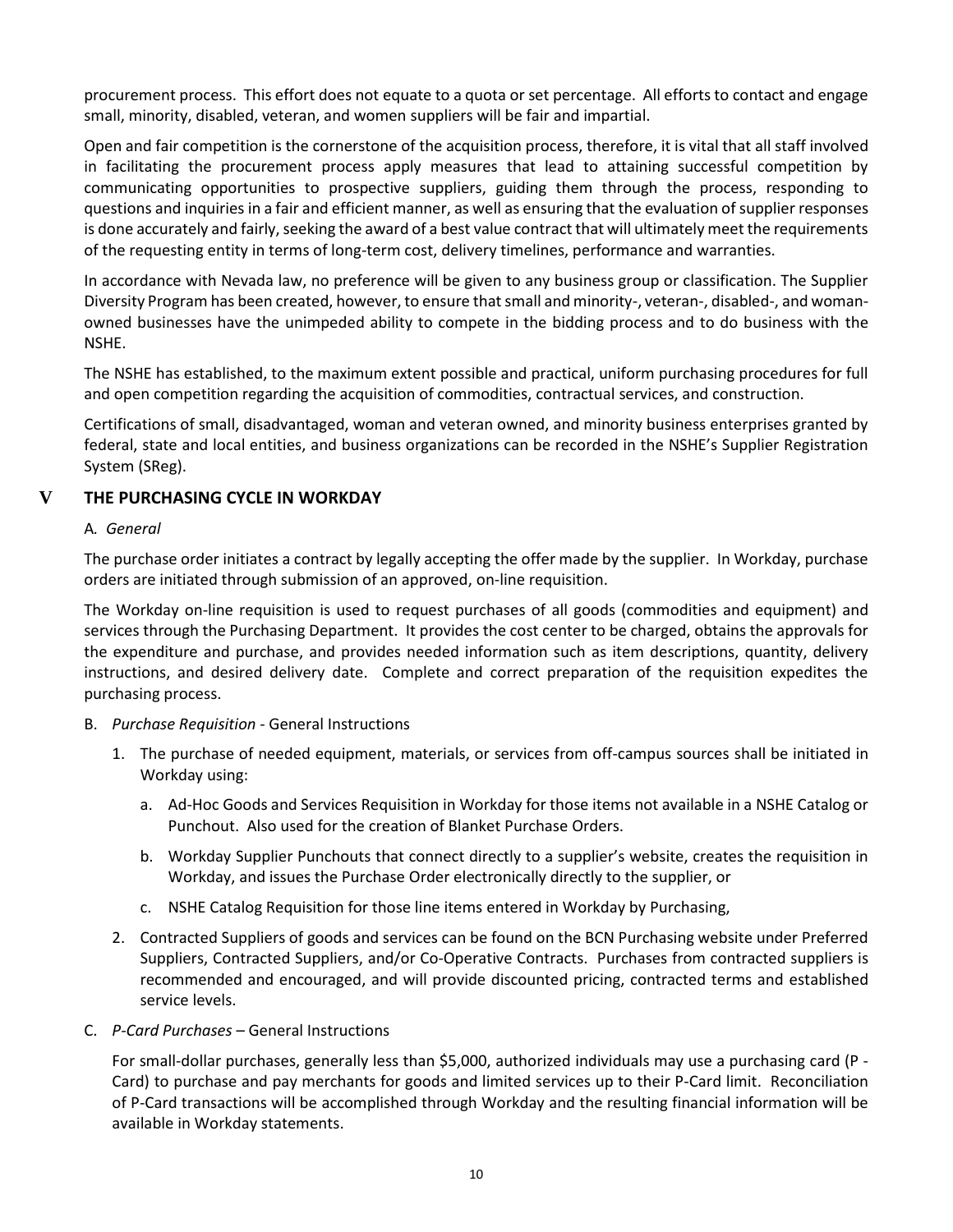### <span id="page-10-0"></span>**EXPEDITED PURCHASE ORDERS**

Departments are not authorized to place orders, above the small-dollar level, directly with suppliers for goods or services. The Purchasing Department is the only authorized agent for the NSHE. If a department has an immediate need, the Purchasing Department may expedite an order with a supplier after an approved Workday requisition has been received and the proper acquisition method has been selected and executed. If the department receives goods or services prior to the approval of the Purchasing Department or issuance of a Purchase Order, an explanation-justification shall be provided with the requisition.

Manual, walk-thru purchase orders are no longer available. All requisitions must be submitted electronically in Workday and route through all the required approvals before Purchasing can source the requisition and issue the Purchase Order. There are no bypass provisions for requisition approvals. There is no ability to approve or bypass a requisition assigned to another person as determined by the Business Process in Workday. The inability to walkthru a requisition for a purchase order is not a valid justification for committing an after-the-fact purchase nor is it considered an Emergency unless so declared in writing by the President or their designee.

#### <span id="page-10-1"></span>**DEPOSITS AND PRE-PAYMENTS**

It is generally not a good business practice to agree to or pay deposits or prepay for any goods or services. Requestors are responsible for verifying that the intended vendor accepts purchase orders on open terms, i.e.: payment 30-days after receipt.

#### <span id="page-10-2"></span>**PAYMENT AND SHIPPING TERMS**

The NSHE's standard for payment of Supplier Invoices is within thirty (30) days after the invoice date, or date of receipt of ordered goods or services (whichever is later). This is referred to as payment terms of 'NET 30.' Related to NET 30 is the trade credit where the NSHE can receive a percentage discount if payment is made within a shorter time frame. If not, the normal terms apply. For example, in 2/10 NET 30—if the invoice is paid within 10 days, the NSHE will receive a 2% discount. If not, then the NSHE will need to pay the invoice within 30 days.

Shipping Terms: FOB, Free On Board, is a transportation term that indicates that the price for goods includes delivery at the Seller's expense to a specified point and no further. The FOB term is used with an identified physical location to determine 1) the responsibility and basis for payment of freight charges, and 2) the point at which title for the shipment passes from Seller to Buyer. The FOB location terms, Origin and Destination, may be qualified by modifiers. The modifier determines the payment of the transportation charges. Modifiers denote nothing about the title of the goods or filing of claims. The NSHE prefers FOB Destination, where the supplier retains title and control of goods until they are delivered; the supplier selects the carrier and is responsible for the risk of transportation; and the supplier is responsible for filing claims for loss or damage. A common alternate shipping tern is FOB Destination, Freight Prepaid & Add, where the supplier pays the freight and adds the freight charges to its invoice.

#### <span id="page-10-3"></span>**RECEIPTS AND 3-WAY MATCHING**

- A. In Workday, Purchase Orders must have receipts submitted electronically by the requisitioner.
- B. Receipts are done in Workday through the Create Receipt task or as a related action to a Purchase Order.
- C. A 3-Way match in Workday is defined as the PO Receipt Invoice.
- D. Receipts for Goods Lines on POs are received by QUANTITY. Receipt for Services Lines and Blanket POs are received by DOLLAR AMOUNT of the order/service/delivery placed.
- E. If the PO, Receipt, and Invoice do not match, a Match Exception is generated.
- F. For further information regarding Receipts and Matching in Workday, please visit the Controller's and NSHE-Workday websites.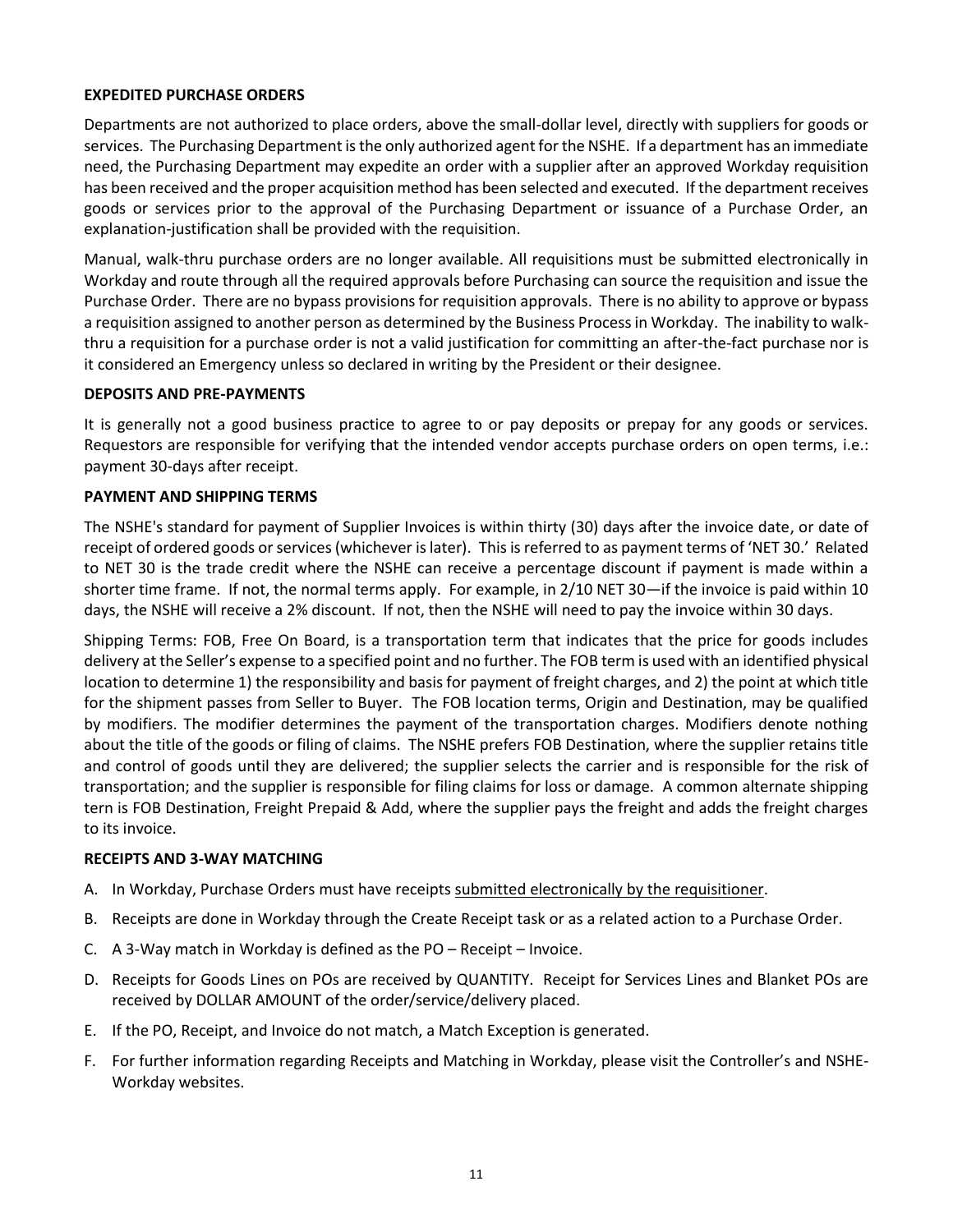### <span id="page-11-0"></span>**INCORRECT OR DAMAGED SHIPMENTS**

If a shipment is received with incorrect or damaged goods, the packing material, packing slip, and/or shipping ticket should be saved. These may be needed if the items have to be returned or exchanged with the Supplier.

To handle incorrect or damaged shipments:

- The Supplier's process should be followed to obtain proper authorization and shipping instructions.
- The department shall notify the Supplier **immediately in writing** so that appropriate action may be taken such as issuing credit or providing a replacement.
- If the order has to be shipped back to the Supplier, it should be packed in the original cartons.
- The department should also appropriately record this activity (i.e. number of items received, number of items returned, comments, etc.) in Workday if the order was related to a Purchase Order.
- The Purchasing Department may be contacted to help settle any disputes or to negotiate a settlement.

#### <span id="page-11-1"></span>**CREDITS**

Credits occur due to the receipt of defective merchandise, returned goods, discounts, or incorrect invoice payments. All credit memos shall be sent to Accounts Payable for processing. Be sure to reference the Purchase Order number and line numbers, or include the worktags.

#### <span id="page-11-2"></span>**CHA**N**GE ORDERS**

- A. A change order can be issued to modify quantities, encumbrances, terms and conditions, or to close or cancel the purchase order.
- B. Departments should initiate requests for Workday change orders using e-mail submittal of [a Workday Change](https://bcnpurchasing.nevada.edu/media/1127/workday-change-order-request-form-fillable.pdf)  Order [Request](https://bcnpurchasing.nevada.edu/media/1127/workday-change-order-request-form-fillable.pdf) Form. The email request for a change order shall be routed through the proper Cost Center approvals before submitting to Purchasing. Purchasing will input the change order in Workday or notify the requisitioner of any problems.

### <span id="page-11-3"></span>**BLANKET PURCHASE ORDERS**

- A. General A Blanket Purchase Order (BPO, "Blanket," or "Standing Purchase Order") is a form of Term Contract providing a simplified method of filling needs for quantities of supplies or services typically needed on a frequent basis, for indeterminable time periods, and/or unknown quantities by establishing open accounts with qualified suppliers. Blankets are designed to expedite the acquisition of urgently, and/or frequently, needed supplies or services and to reduce administrative costs in accomplishing small purchases by eliminating the need for issuing individual purchase orders. For most repeat purchases, the Blanket Purchase Order is preferable to using the P-Card.
- B. Limitation on Use A Blanket Purchase Order may NOT be used when:
	- 1. The aggregate monetary value will exceed the bid threshold for any one type of item or service in any twelve-month period (unless a solicitation or supplier contract is referenced).
	- 2. The purchases are for inventorial items and assets; or
	- 3. The purchases are of a personal nature; or
	- 4. The term is for longer than one year; or
	- 5. The term will cross fiscal years utilizing annually appropriated funds or for a period longer than the funding authorization (grant, aux, and local funds).
- C. Establishing a Blanket Purchase Order Blanket Orders for goods and services are created in Workday using an Ad Hoc Request for Goods and Services, utilizing the Services Line and a Requisition Type of "Blanket PO". For more information please review the Workday websites.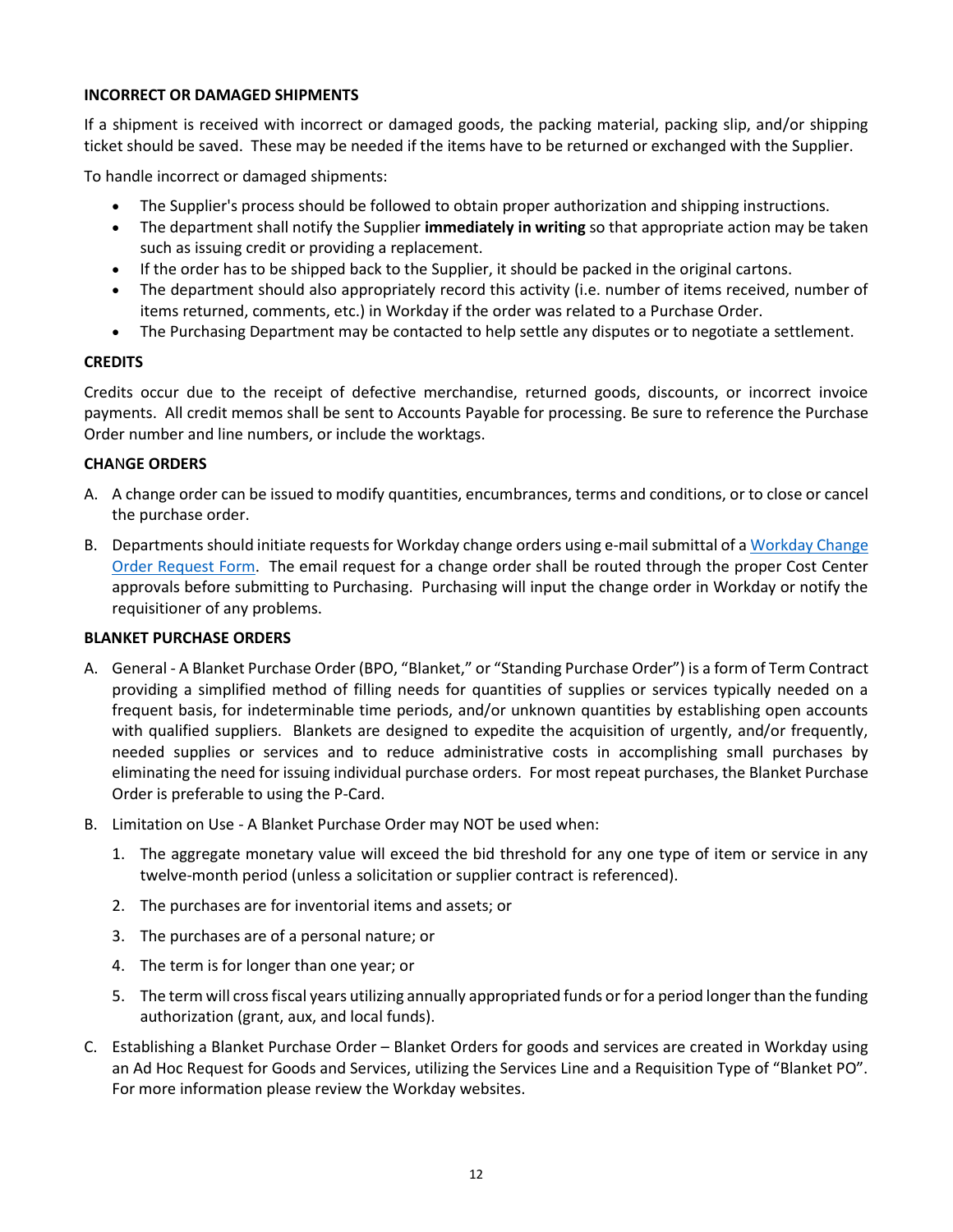- D. Blanket Purchase Order Pricing and Other Terms and Conditions The Purchasing Department negotiates agreements on prices, discounts, minimum purchases, and delivery with the supplier before Blanket Purchase Orders are issued.
- E. Orders Against Blanket Purchase Orders Orders against Blankets may be made verbally by an individual authorized to place orders against the agreement. When placing an order, the individual should identify himself/herself and give the applicable purchase order number.
- F. Delivery of Goods or Services Receipts for Goods and Services delivered under a blanket PO must be received in Workday by the requester using the Create Receipt task. Blankets must be executed on Service Lines and are Received based on the Dollar Amount of the delivery of services or goods.
- G. Invoices in conflict with the PO or the Receiver will cause a Match Exception. The Controller's Office may require the requestor to initiate a change order or amend the receipt to clear the error, so the payment may be made. Invoices may also be returned to the supplier for correction, as required.
- H. Funds Increase/Decrease The encumbrance of a Blanket Purchase Order may be increased or decreased by the using department by submitting a Change Order request. (See CHANGE ORDER section above.)
- I. Termination of Blanket Order The agreement may be terminated by the using department by submitting a Change Order request to the Purchasing Department. The order may be unilaterally terminated by the Purchasing Department for misuse or failure to follow the procedures as set forth in the Purchase Order. All Blanket Orders expire on the end date specified in the Purchase Order unless otherwise modified.

## <span id="page-12-0"></span>**CONSTRUCTION PROCUREMENT (See Appendix B – Construction for more details)**

All construction projects, renovations, and alterations to buildings, offices and land require approval by the institution's facilities-construction department. Approval is required for any alteration to a structure, land, or room including renovations for shelving, wall mountings, carpeting, and any ceiling mount such as data projectors and TVs.

For purchase contracts related to new construction and renovation projects that are less than \$25,000.00, one written quote is required. For purchase contracts related to new construction and renovation projects that are \$25,000.00 and less than \$100,000.00, three (3) firm written quotes are required, or bids may be sought. For construction project contracts valued at \$100,000.00 and above, BCN Purchasing will conduct a formal bid process, as described in the Board of Regent's Procedures & Guidelines Manual and in accord with NRS 338.

# **VI PROCUREMENT DOLLAR THRESHOLDS-LIMITS**

- <span id="page-12-1"></span>A. **Small-Dollar (Micro-Purchases) - valued at less than \$25,000.00 OR \$10,000.00 for Federal funding:** Purchases of supplies and services, up to \$24,999.99, or \$9,999.99 if using Federal funds or if the purchase may be transferred to Federal funds at a later date, shall be made using the most effective and efficient means available, while maintaining adherence to basic purchasing policies.
	- The preferred method for small-dollar or micro-purchases is to use the P-Card for one-time purchases, or a Blanket Purchase Order for repeat purchases.
	- If a P-Card or Blanket Purchase Order cannot be used, then a Workday Purchase Order should be used.
	- Purchase orders for the acquisition of goods and services in this range are issued by Purchasing following submittal of a properly approved and funded requisition.
	- Purchases in this range should be documented with a quotation or a price list reference from the recommended supplier.
	- Quotations from more than one supplier, demonstrating that the prices are competitive, are always welcome and encouraged.
	- To capture the needed detailed information, purchases of Equipment that must be licensed by the State such as vehicles and/or trailers and items that require special handling such as firearms must be purchased using a Workday Purchase Order regardless of the dollar amount.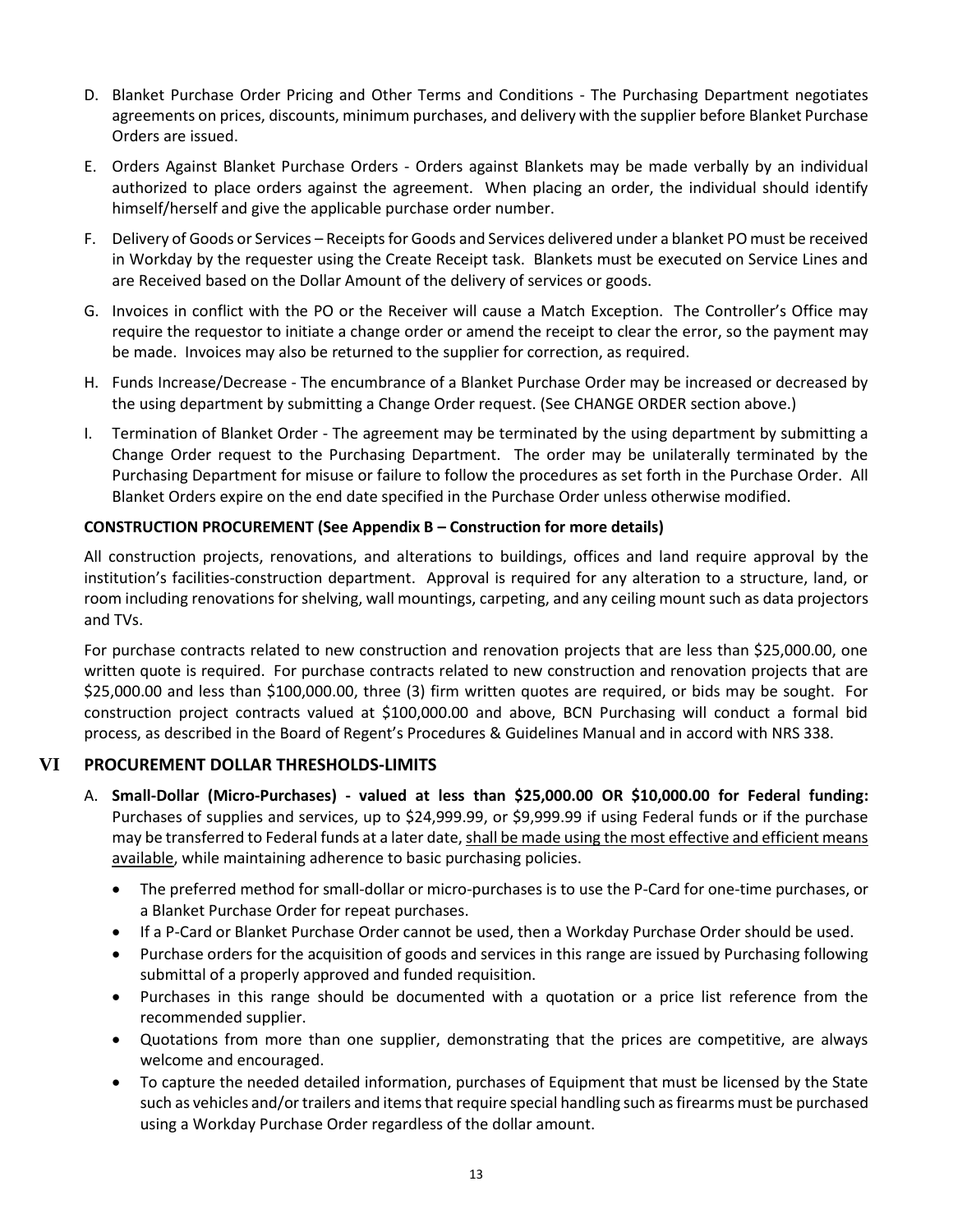- For all services, any supplier performing services on-campus must meet the NSHE Risk Management insurance requirements.
- If an invoice for a small-dollar amount has been received, or there is no invoice such as a subscription, then the Workday Supplier Invoice Request can be used to make payment and complete the transaction.
- B. **Purchases using Federal Funds of \$10,000.00 to \$49,999.99:** Purchases in this range of goods and services using Federal funds or if the purchase may be transferred to Federal funds at a later date require quotations from two or more responsible suppliers before a purchase order is issued.
- C. **Purchases of \$25,000.00 to \$49,999.99:** Purchases of goods and services in this range require quotations from two or more responsible vendors before a purchase order is issued.
- D. **Purchases in amounts that exceed \$50,000.00:** Purchases of supplies, equipment, and services, other than capital construction, valued at \$50,000.00 or more, will be awarded after Purchasing completes a formal bidproposal process. The bid threshold for capital construction projects is \$100,000.00. For the purposes of determining the bidding threshold the total cost of the requirement normally includes any options, add or deduct alternates, and trade-ins, for the life of the contract including option years.
- E. Requirements for more than one written quotation and/or formal bids-proposals may be waived by the Purchasing Department when it is in the best interests of the NSHE based on submittal of a completed and approved [Competitive Exception Form.](https://www.bcnpurchasing.nevada.edu/media/1196/competitive-exception-form-4-16-19.pdf) The purchasing file shall be documented prior to the processing of a purchase order as to the circumstances when competitive quotes or solicitations are not obtained.

### <span id="page-13-0"></span>**PRICE DETERMINATION**

- A. General
	- 1. For requisitioning purposes, departments may obtain quotes, rough cost estimates from catalogs, or use prior orders from suppliers. A copy from a catalog or brochure will assist Purchasing in obtaining the correct item. When securing suppliers' estimates, the requisitioners should be careful to avoid the impression that they are asking for an official bid or placing an order.
	- 2. Upon receipt of a requisition, the Purchasing Department will determine the method to be used to obtain the actual purchase price and source the requisition into a Purchase Order. Consideration will be given to utilizing contract or cooperative resources to insure minimum costs or obtain cost savings.
- B. Bids/Proposals/Quotes
	- 1. The Purchasing Department shall determine when a formal bid, proposal, or quote is necessary for commodities, services, and contracts for any item or group of items, except as provided below. The formal bid-proposal threshold is \$50,000. For purchases of \$25,000 up to \$50,000, or \$10,000 up to \$50,000 for Federally funded purchases, written quotes, from two or more suppliers, need to be solicited to ensure competitive pricing.
	- 2. The Purchasing Department will advertise formal solicitations in a newspaper of general circulation and on the e-bidding system. Solicitations are conducted and managed through use of an on-line bidding system, IonWave; NGEM is the Nevada version of IonWave.
	- 3. The formal bid process (ITB or RFP) typically requires 45 90 days starting with the customer's draft of the specifications-statement of work until a final award decision is made. This time includes review and approval of draft specifications, statutorily required public notice posting times, time for supplier bid responses, and the proposal evaluation process. The formal bid process for complex commodities and services will take longer than a standard ITB or RFP, especially where the award evaluation is comprehensive and negotiations with the bidders will be conducted. The requisitioning department should contact Purchasing far in advance of any major purchase to allow sufficient time to plan and accommodate the formal bid process.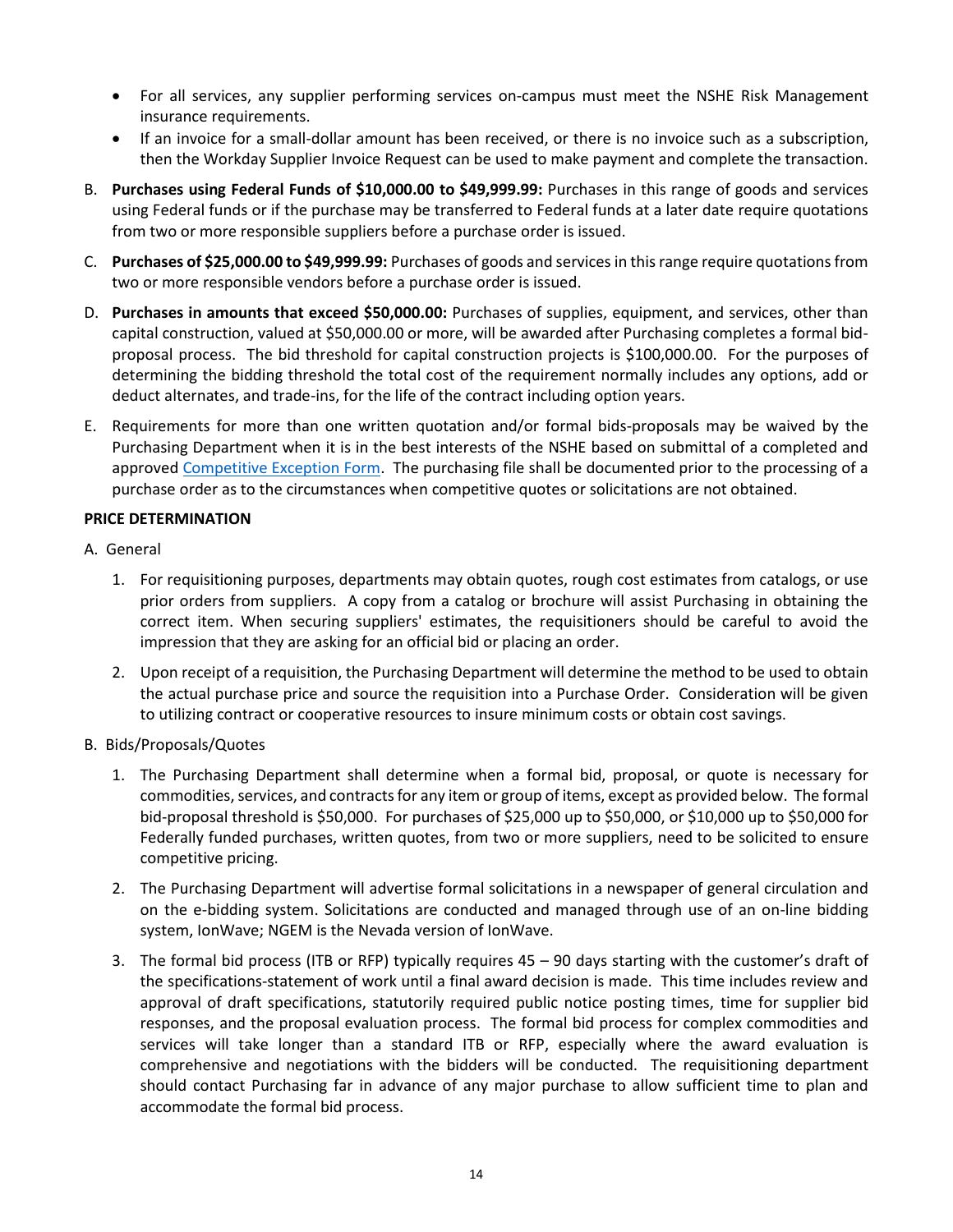- 4. When only one response is received for the purchase of an item or a group of items in a solicitation, the Director of Purchasing shall review the response to determine the reasons why only one was received. If it is determined that another solicitation would not be in the best interest of the NSHE, the circumstances shall be documented, and Purchasing may proceed with the purchase. If it is determined that a second solicitation would be in the best interest of the NSHE, Purchasing may issue another solicitation.
- 5. If no responsive and responsible quotes, bids, or proposals are received in response to a competitive solicitation, the NSHE shall negotiate the purchase at the best possible price, at the most favorable terms.
- 6. No purchase shall be divided or subdivided to circumvent the requirements for competitive purchases.
- 7. The Purchasing Department, at its sole discretion, shall determine whether a response meets or exceeds specifications.
- 8. The NSHE shall reserve the right to reject any and/or all bids or proposals.
- 9. All contracts for the purchase of commodities or contractual services exceeding the bid threshold shall be awarded pursuant to a competitive solicitation, unless otherwise exempted.
- 10. When multiple responses that are equal in all respects are received to a competitive solicitation and are equivalent between two or more responses, a card draw may be used.
- 11. The contents of responses to formal solicitations shall be kept confidential until the NSHE makes an award or provides notice of the intended decision.
- 12. In the case of extension errors, the extended price (unit price multiplied by the quantity) will be based on the unit price as stated in the Supplier's Response.

#### <span id="page-14-0"></span>**COMPETITIVE EXCEPTIONS**

Purchases in excess of solicitation thresholds must be made based on competition with certain exceptions. Competitive exceptions should be avoided, except when no reasonable alternative exists. Cost cannot be used as a reason for competitive exception. Competitive exceptions will not be granted just because there is not enough time to issue a proper solicitation. Each department is responsible to plan its activities in such a manner to allow the bid process to take place. Waiting until the equipment or service is actually needed before contacting Purchasing is not a valid reason to bypass Board of Regents and Federal policies. The earlier Purchasing is notified of a requirement, the sooner they can assist in specification writing and begin and complete the bid process.

[A Competitive Exception Form](https://www.bcnpurchasing.nevada.edu/media/1170/competitive-exception-form-12-27-18.pdf) must be submitted with any requisition requesting equipment, supplies, or services from a supplier without a second quote that exceeds \$25,000.00 (aggregately within a 12-month period), or exceeds \$10,000.00 for Federal funding.

Purchases that may be approved as not requiring second quotes or formal solicitations include:

A. **Cooperative Agreements:** Purchases from contracts and price agreements established by the Federal Government, the State, other states, political subdivisions or entities, colleges, universities, educational cooperatives or educational consortia satisfy the need for further competitive solicitation.

Note: Cooperative agreements are aimed to satisfy competitive solicitation requirements for items that are purchased sporadically and would not benefit from soliciting each purchase. But where the individual cost or the total size of a single purchase warrants it, a bid or RFP should be used rather than the cooperative agreement.

- B. **Non-Competitive:** The following commodities and contractual services, by their nature, do not lend themselves to the competitive solicitation process, and are pre-approved as exempt from competitive solicitation, but they may be, and should be solicited, at least informally, if beneficial to NSHE:
	- Art:
	- Artistic services;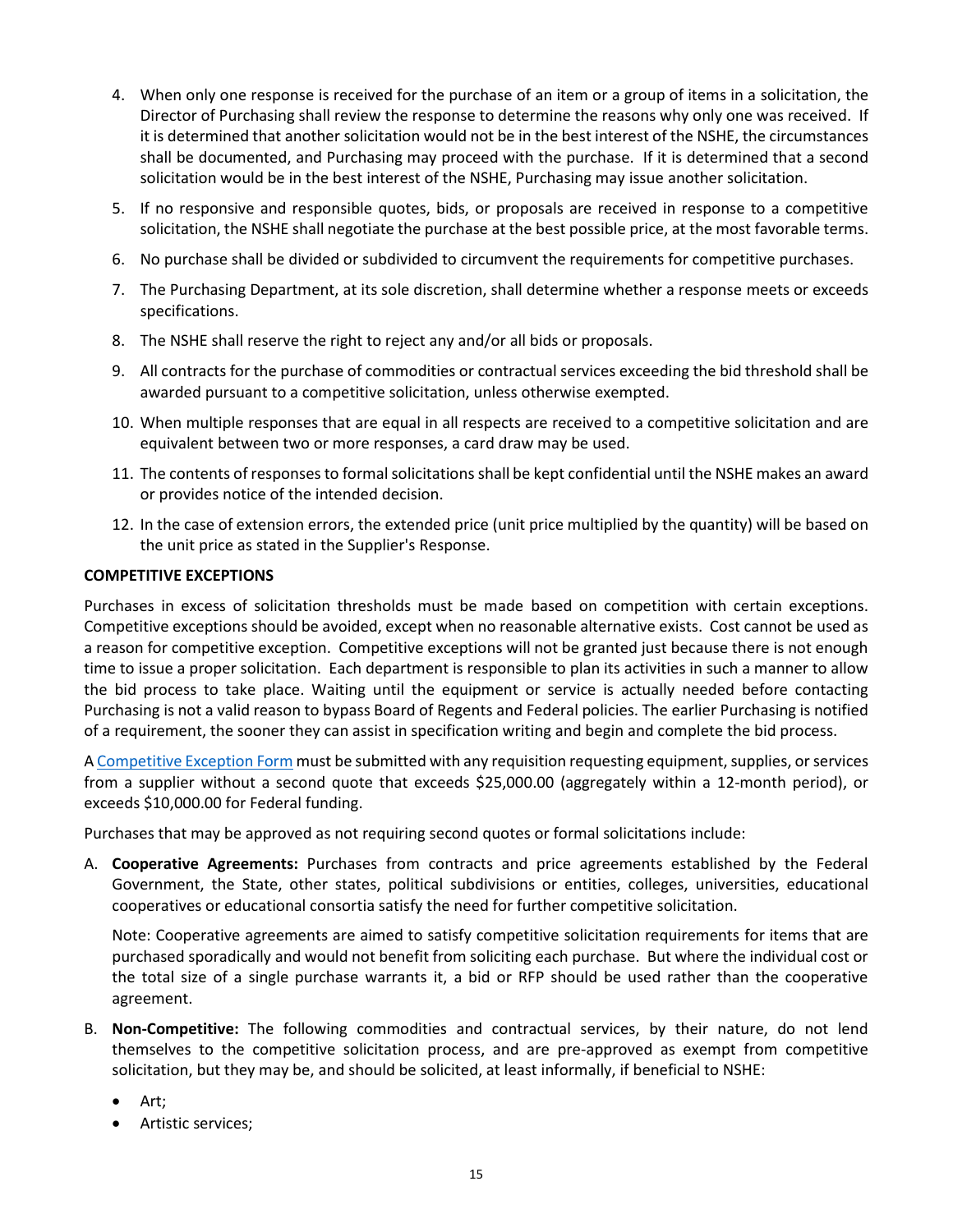- Academic reviews;
- Lectures;
- Accountant Services;
- Auditing services;
- Legal services, including attorney, paralegal, expert witness, appraisal, arbitrator or mediator services; (Approval by the NSHE System Counsel is required for any private attorney services acquired by the NSHE)
- Health services involving examination, diagnosis, treatment, prevention, medical consultation or administration;
- Prescriptive assistive devices for medical, developmental or vocational rehabilitation including, but not limited to prosthetics, orthotics, and wheelchairs, provided the devices are purchased based on an established fee schedule or by a method that ensures the best price, taking into consideration the needs of the client;
- Training and education services;
- Advertising;
- Continuing education events or programs that are offered to the general public for which fees have been collected to pay all expenses associated with the event or program;
- Purchases from suppliers that are prescribed by state or federal rule or specified by a granting agency;
- Regulated utilities and government-franchised services;
- Regulated public communications;
- Purchases for resale;
- Contracts or services provided by not-for-profit, direct support, health support and NSHE affiliated organizations and faculty practice plans;
- Implementation, programming, or training services available from the owner or agent of copyrighted software;
- Prototype (for test purposes);
- Compatibility with installed equipment; and
- Follow-up Work.
- C. **Research or Compatibility:** Purchasing of products from a previous supplier to ensure consistency of research results, or for clinical trials. Purchasing of equipment that requires brand compatibility with existing equipment or supplies and is available only from manufacturer or sole authorized distributor.
- D. **Grant Requirement:** The award to a specific supplier, service provider, or contractor is a condition of a grant or donation that will fund the full cost of the supply, service, or construction item.
- E. **Used Equipment:** With the approval of the Chief Business Officer, used equipment, or products from an auction, closeout, bankruptcy, or similar sale may be purchased without competitive solicitation. Such purchases should provide a 30% or better savings over comparable new products.
- F. **Emergency Purchases:** When the President, Chief Business Officer or designee determines, in writing, that the delay due to the competitive solicitation process would cause an immediate danger to the public health, safety or the welfare of person(s), animal(s), the preservation or protection of property, or the continuance of a vital NSHE function, the Purchasing Department is permitted to proceed with the procurement of commodities or contractual services without a competitive solicitation. The emergency purchase shall be limited to the purchase of the type of items and quantities needed, or for a time period sufficient to meet the immediate threat and shall not be used to meet long-term requirements.

Even if these commodities and contractual services are not solicited-bid, they should follow all other purchasing procedures, i.e.: ensure that the pricing is reasonable, ensure advantageous terms and conditions, and use a purchase order, contract, or p-card as appropriate.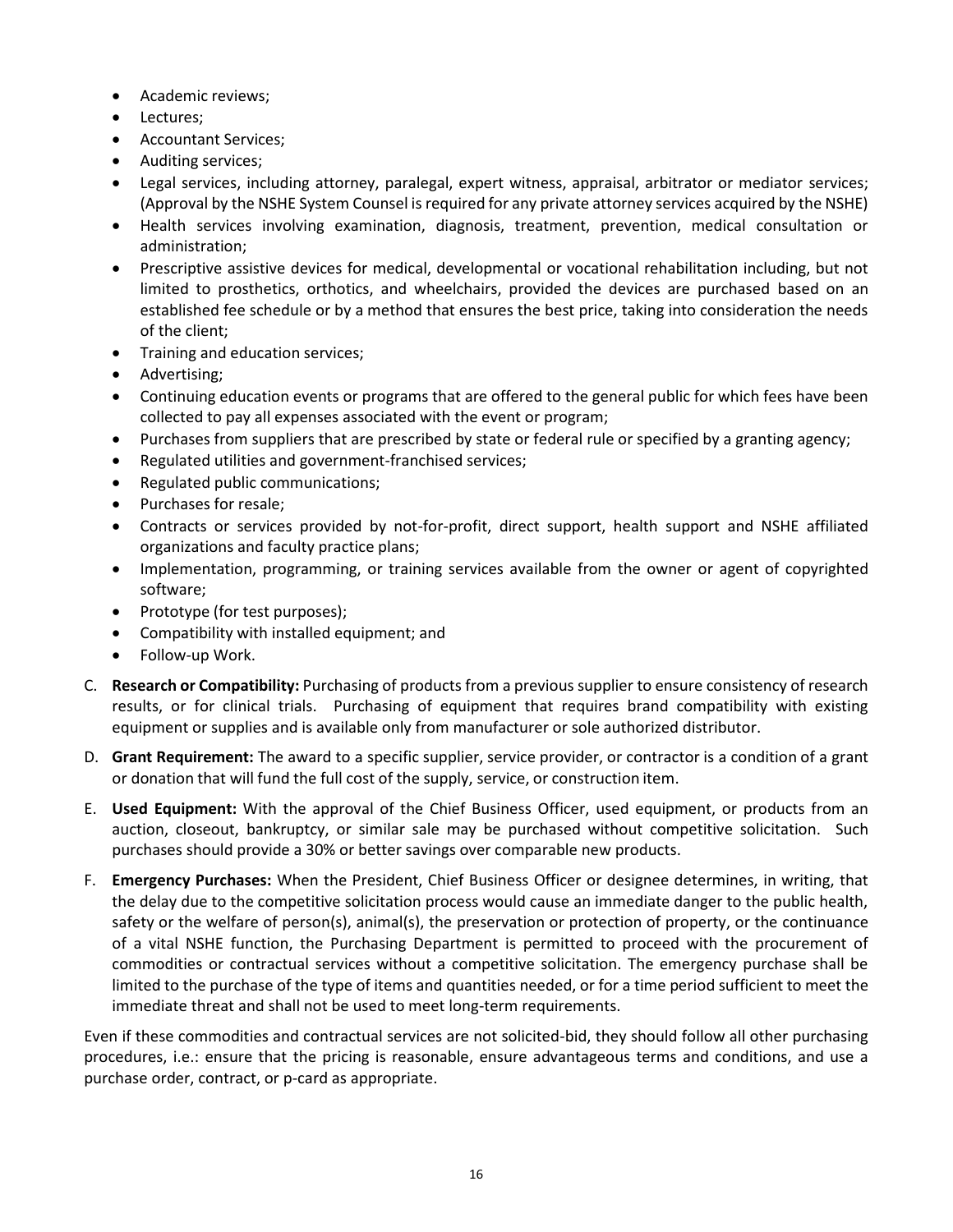### <span id="page-16-0"></span>**PURCHASING VIOLATIONS**

Purchases that are made without following these BCN Purchasing Guidelines, or other applicable policies and procedures, are considered Purchasing Violations and must be explained and corrective action taken. The purchaser's department is responsible for acknowledging the mistake and taking action to prevent recurrence. If the goods cannot be returned to the supplier, and an invoice must be paid, a Supplier Invoice Request should be submitted. It must be accompanied by a written explanation by the purchaser, approved by the department head, and detail measures implemented to prevent recurrence.

### <span id="page-16-1"></span>**SPLITTING OF ORDERS**

The deliberate attempt to split orders, where the purpose is keeping the total cost of each order below bid or quote limits, and failure to combine orders when practical for the interest of economy, is an evasion of NSHE, State and Federal regulations. The splitting of orders is a prohibited activity and therefore, unlawful. Any related needs that are known or should have been reasonably known at the time of the requirement should be combined into one coherent request for procurement.

# **VII INFORMATION TECHNOLOGY AND COMMUNICATIONS**

<span id="page-16-2"></span>Information Technology and Communications (ITC) is comprised of the computer equipment, facilities, software, and all voice and data assets that comprise the NSHE's network and all the electronic information and communication infrastructure contained therein. An institution's ITC department is responsible to functionally integrate NSHE administrative data systems across campuses, colleges, departments, and associated organizations. It is important that any software and applications be reviewed and approved by ITC so that existing software operational activities are not compromised.

The following guidelines apply for the purchase of Information Technology and Communications (ITC) hardware and software:

- A. Purchases of IT or communication equipment, telephone systems, software, network services, and all other computer hardware are subject to prior approval. Workday requisitions for monitored spend categories related to ITC Hardware and Software will route to the appropriate IT office for approval.
- B. Acquisition Process
	- 1. Department Responsibilities The requesting department submits a requisition for approval:
		- a. Explain the reason for requesting the equipment and its proposed use. This information may be in the requisition, or as an attachment;
		- b. If the equipment is on a cooperative or other contract, enter the contract information in the requisition, or as an attachment;
		- c. If the cost of the equipment is expected to exceed the bid threshold and is only available from a single source, a Competitive Exception must be submitted with the requisition.
	- 2. Information technology office reviews and approves requisition.
	- 3. For equipment exceeding the formal bid threshold and not on a cooperative or other contract, a formal solicitation is created and issued.

### <span id="page-16-3"></span>**ADDITIONAL PROVISIONS FOR ITC**

- A. Departments are responsible for adhering to all applicable federal, state, and local laws and regulations and all NSHE regulations and policies, specifically including without limitation those pertaining to the privacy of student records (FERPA), the Health Insurance Portability and Accountability Act (HIPAA), and the Digital Millennium Copyright Act (DMCA).
- B. Copyright: Departments are responsible for respecting the copyrights of others and must refrain from unauthorized distribution, downloading and use of copyrighted works.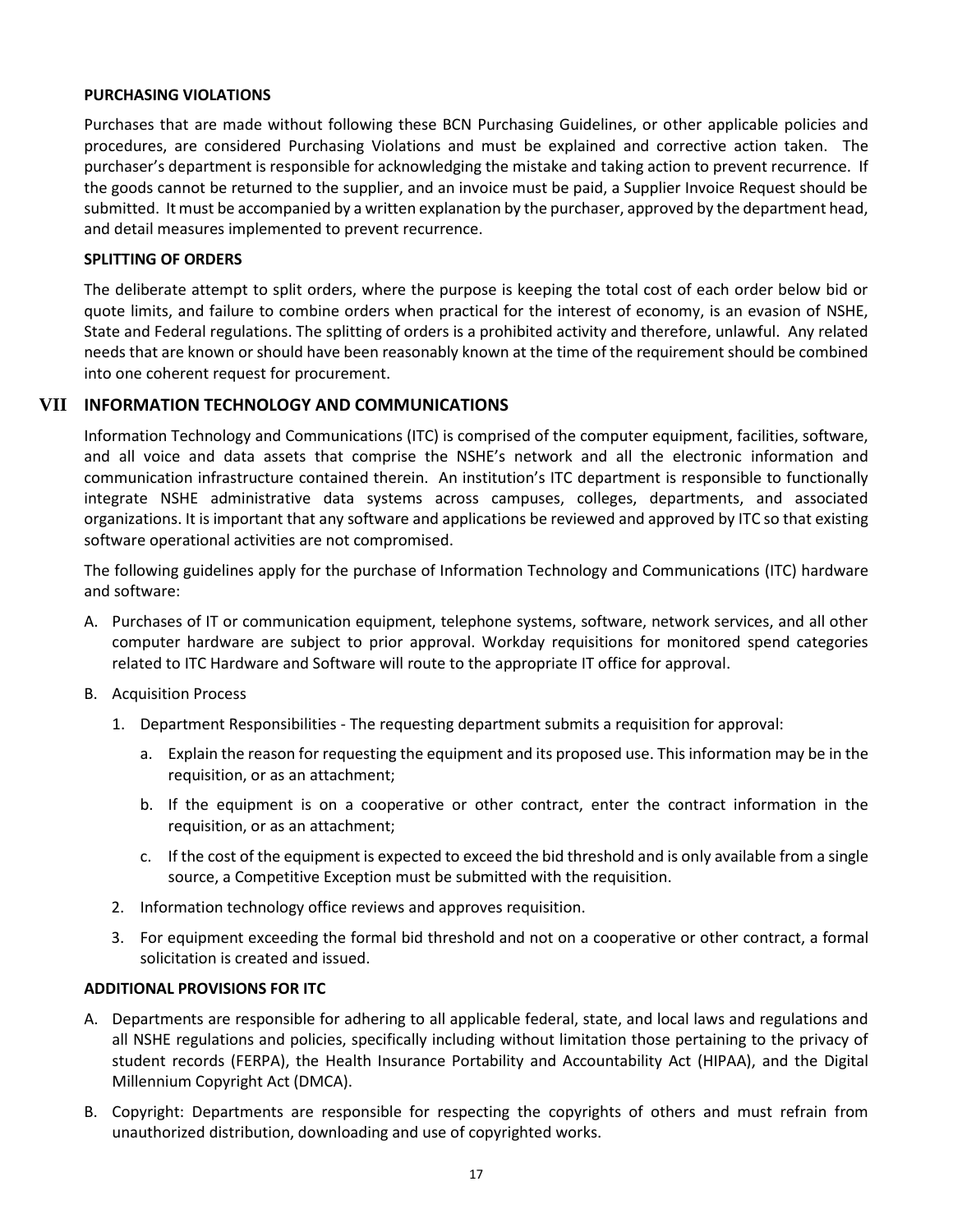### <span id="page-17-0"></span>**ACCESSIBILITY**

"Accessible" means that individuals with disabilities are able to independently acquire the same information, engage in the same interactions, and enjoy the same services within the same time frame as individuals without disabilities, with substantially equivalent ease of use.

Information and Communication Technology (ICT) acquisitions must follow the Purchasing Guidelines established by the BCN Purchasing Department. Additionally, when making ICT purchases or renewals the purchase requestor or the department buyer must ensure a compliant [Voluntary Product Accessibility Template](http://www.itic.org/policy/accessibility/accessibility/vpat)  [\(VPAT\)](http://www.itic.org/policy/accessibility/accessibility/vpat) or an acceptable alternative must accompany the requisition or P-Card before the purchase can be made/paid. The only time the BCN Purchasing Department will obtain the VPAT is when conducting a formal bid. Only vendors with a compliant VPAT or acceptable alternative will be evaluated and awarded the bid. Go to: [UNR](https://www.unr.edu/accessibility/procurement)  [VPAT procurement process](https://www.unr.edu/accessibility/procurement) for further information.

### <span id="page-17-1"></span>**CAPITALIZATION OF COMPUTER SOFTWARE**

The cost of computer software (other than for research and development activities) purchased for data systems, computer systems, and other systems requiring operating software and documentation must be capitalized if all of the following criteria are met:

- Absolute useful life of one year or more, and
- Owned or having a non-time-limited license for use, and
- A value of \$250,000 or more per unit of software.

Note: For details see NSHE Procedures and Guidelines Manual, Chapter 5, Fiscal Procedures, Section 12, Intangible Asset Policy.

## **VIII INSURANCE**

<span id="page-17-2"></span>The NSHE's Risk Management is managed by the Business Center Risk Manager. Insurance coverage for existing NSHE property, the purchase of new insurance, claims, and other risk services both under the NSHE's selfinsurance and outside commercial carriers should first be coordinated through the Risk Manager. This includes coverage for specialty items like high value lab equipment, art, and marine insurance. Coverage for special events, transit shipping and other insurance as may be required for the use of off-campus facilities also require advanced coordination through the Risk Manager.

All vendors who conduct business with Business Center North must comply with established insurance requirements, prior to delivering goods or services. These requirements are set by the NSHE and BCN Offices of Risk Management and are intended to protect the Nevada System of Higher Education. Vendors are required to submit current proof of insurance coverage for general liability, automobile and workers compensation in the required limits per NSHE policy and name NSHE as additional insured. This applies to all vendors who perform work at any BCN campus site. An insurance certificate is required and will be requested of the vendor if one is not on file or the coverage is not current. The lack of an insurance certificate will delay the issue of a purchase order.

For additional information please visit the BCN-NSHE Risk Management website at[: NSHE Risk Management](https://nshe.nevada.edu/administration/human-resources/risk-management/)

# <span id="page-17-3"></span>**INSURANCE REQUIREMENTS FOR SUPPLIERS & CONTRACTORS**

Each Contractor-Supplier shall, at Contractor's sole expense, procure, maintain, and keep in force for the duration of the Contract the following insurance conforming to the minimum requirements specified below. Unless specifically noted herein or otherwise agreed to by NSHE, the required insurance shall be in effect on or prior to the commencement of work by Contractor and shall continue in force as appropriate until the latter of:

- a. Final acceptance by NSHE of the completion of this contract; or
- b. Such time as the insurance is no longer required by NSHE under the terms of this contract.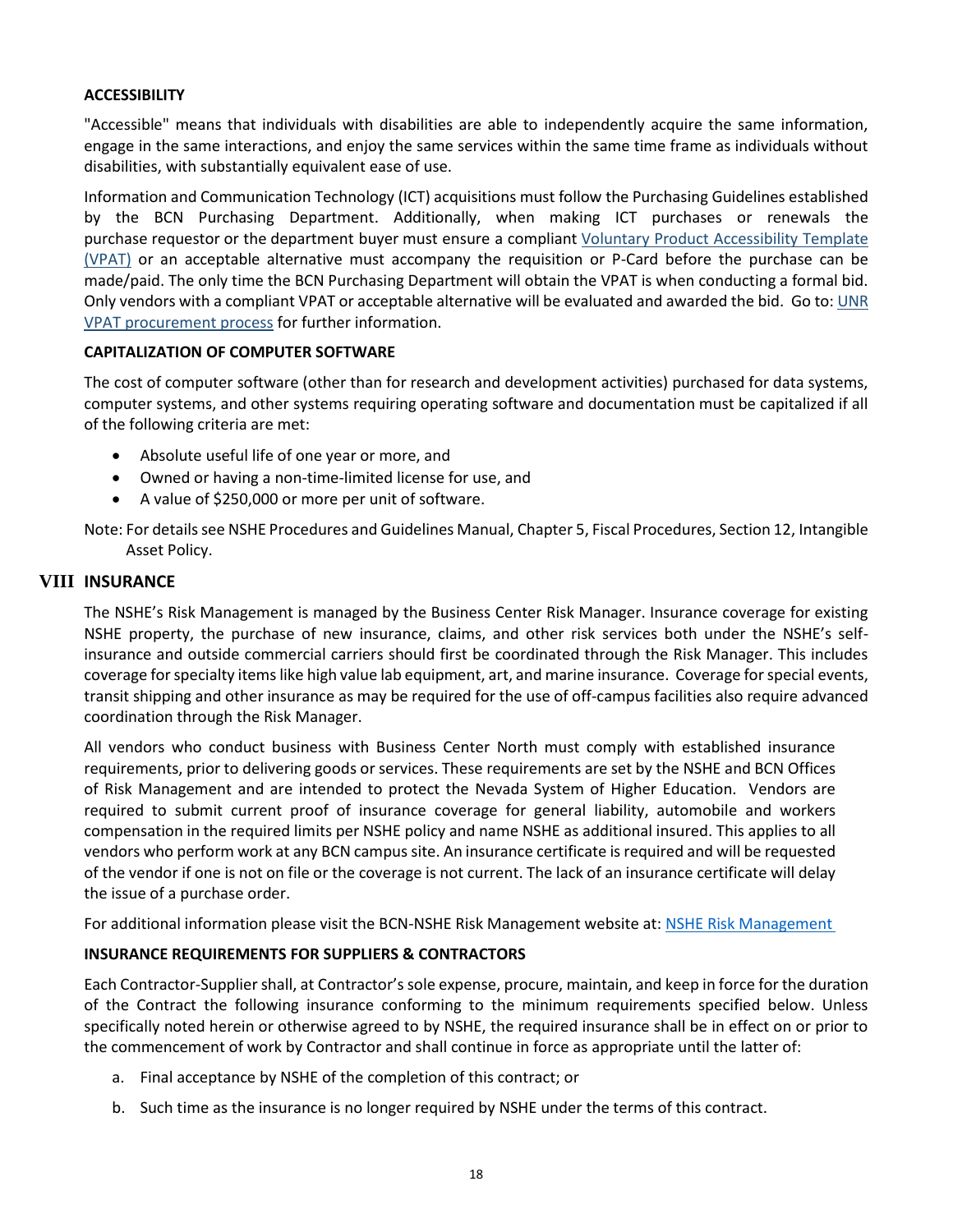Any insurance or self-insurance available to NSHE shall be in excess of and non-contributing with any insurance required from Contractor. Contractor's insurance policies shall apply on a primary basis. NSHE reserves the right to require complete, certified copies of all insurance policies required by Contract at any time.

Workers' Compensation and Employer's Liability Insurance

Contractor shall provide proof of workers' compensation insurance as required by NRS 616B.627 or proof that compliance with the provisions of Nevada Revised Statutes, Chapter 616A-D and all other related chapters, is not required. If work occurs outside of the State of Nevada, by employees who do not live and work in Nevada, proof of the applicable statutory state's workers compensation insurance must be provided.

\$1,000,000 per Accident or Disease for Employer Liability

#### Commercial General Liability Insurance

\$2,000,000 General Aggregate \$1,000,000 Products & Completed Operations Aggregate \$1,000,000 Personal and Advertising Injury \$1,000,000 Each Occurrence to include bodily injury and property damage.

#### Umbrella or Excess Liability Insurance

Shall be endorsed to state it is "As Broad as Primary Policies".

Business Automobile Liability Insurance (when services include driving activities)

 \$1,000,000 Each Occurrence \$5,000,000 Each Occurrence for Charter Services

- Coverage shall include owned, non-owned, and hired vehicles.
- Coverage shall be written on ISO form CA 00 01 or a substitute providing equal or broader liability coverage.

Professional Liability/Errors & Omissions Insurance (when services include professional services).

\$1,000,000 Each Occurrence \$3,000,000 Annual Aggregate

- Retroactive date: Prior to commencement of the performance of this contract.
- Discovery period: Three (3) years after termination date of contract.

Technology Errors and Omissions/Cyber Liability (when services include software/financial programs)

#### \$ 3,000,000 Each Occurrence

NSHE Risk Manager may make exceptions (for higher or lower limits) if it is determined that the exposure is more or less than contemplated by these requirements. Exposures related to aircraft, drones, watercraft, financial services and hazardous activities will require additional insurance and/or higher insurance limits.

#### <span id="page-18-0"></span>**Additional requirements**

#### Additional Insured:

By endorsement to all liability policies except professional liability, the Nevada System of Higher Education on behalf (Campus/College/ Department) shall be named as an additional insured for all liability arising from the contract and be added to the insurance policy as an "additional insured".

#### Waiver of Subrogation:

Each liability insurance policy shall provide for waiver of subrogation against the NSHE.

#### Deductibles/Self-Insured Retention: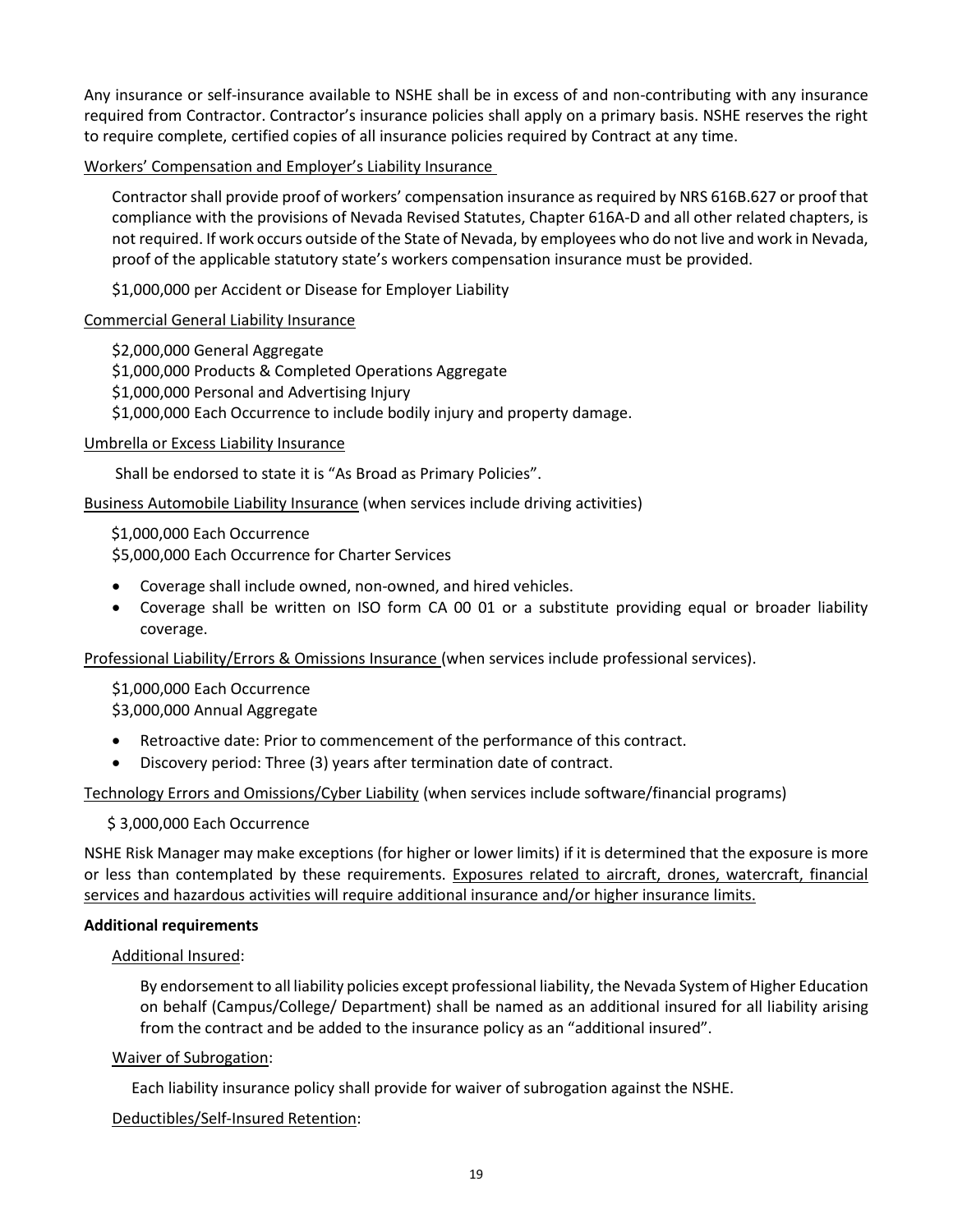Any deductible or self-insured retention shall not exceed \$100,000.00 per occurrence, unless otherwise approved by a NSHE Risk Manager.

# General Conditions:

- Each insurance policy shall be issued by insurance companies authorized to do business in the State of Nevada or eligible surplus lines insurers acceptable to the State and having agents in Nevada upon whom service of process may be made.
- Contractor must provide the following documents to the NSHE:
	- $\circ$  The Accord 25 Certification of Insurance form or a form substantially similar must be submitted to the NSHE to evidence the insurance policies and coverages required of Contractor.
	- o An Additional Insured Endorsement (ISO form CG20 10 11 85 or equivalent), signed by an authorized insurance company representative, must be submitted to the NSHE by attachment to the Certificate of Insurance, to evidence the endorsement of the NSHE as an additional insured entity.
	- $\circ$  Contractor must provide an updated certificate upon policy renewal during the course of the contract term.
	- $\circ$  Contractor shall notify NSHE at least 30 days prior to changing or cancelling any insurance terms that are in place upon the award of this contract.
	- $\circ$  Contractor shall require their insurers to provide NSHE with a minimum of a 10 day notice of cancellation or non-renewal of each required insurance policy.

# **IX OTHER TYPES OF PURCHASE TRANSACTIONS**

## <span id="page-19-1"></span><span id="page-19-0"></span>**HOSTING**

Hosting expenditures may be incurred for reasonable expenses for meals, beverages, flowers and small gifts by or on behalf of employees or guests of the NSHE institutions. Hosting must provide a benefit through the establishment of good will and promotion of programs to advance the mission of the NSHE. Some restrictions include: expenses may not be charged to state accounts, gratuity may not exceed 20%, may not be used to pay for expenses not allowed by other policies. Host accounts may be set up for grants, contracts or gift accounts, student government funds and unrestricted funds. Host accounts are audited periodically.

### <span id="page-19-2"></span>**MEMBERSHIPS & PROFESSIONAL LICENSES**

- A. For NSHE funds expended for payment of dues or membership for any individual, department, or group, an explanation should accompany the transaction detailing the benefits such membership provides to the NSHE.
- B. Professional Licenses may be paid only if NSHE requires the particular license for the execution of a NSHE mission function and the individual's job position requires the license.
	- 1. For example, if a position in Accounting where a CPA license is required to perform required duties of the office then the license or renewal fees may be paid by the NSHE.
	- 2. If the position was hired as CPA preferred, or if it simply wasn't a requirement at all then any professional licensing fees would be the responsibility of the individual.
- C. A statement of "benefit to the NSHE" shall be included on each requisition for memberships and professional licenses.

### <span id="page-19-3"></span>**TEMPORARY, TRIAL, TEST OR LOAN BASIS**

Items (including commodities, services and software) to be used by the NSHE on a temporary, trial, test or loan basis at no cost must have the prior approval of the Purchasing Department and other required NSHE approvals. It may be necessary to add loaned items into the NSHE's property record for Risk Management coverage or to memorialize the loan agreement. It is the responsibility of the user department to ensure the loaned item is returned to the supplier after the trial period is over. Items used on a temporary or loan basis is not sufficient justification for a non-competitive purchase of the items.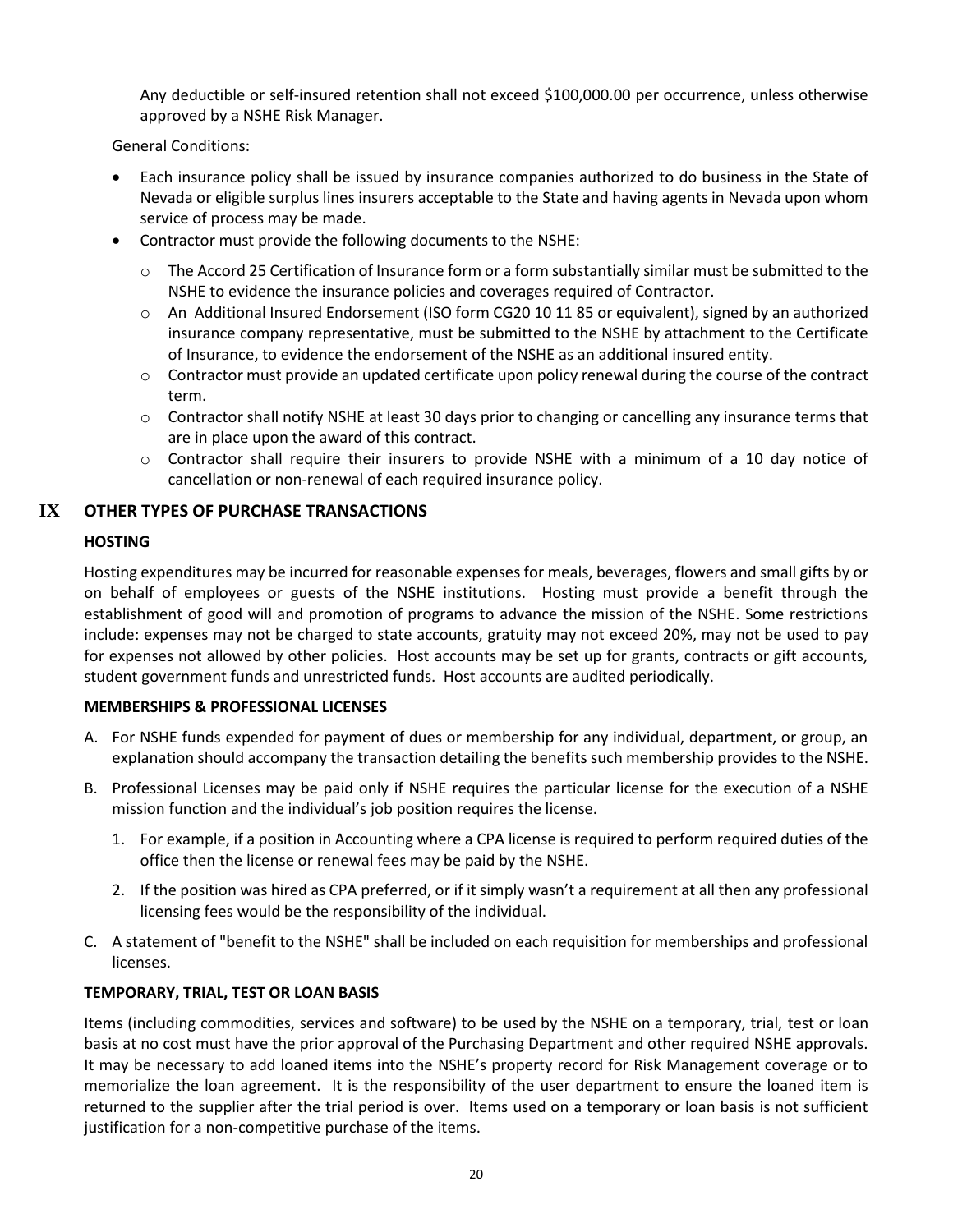# <span id="page-20-0"></span>**PRINTING**

- A. Definitions
	- 1. Printing The transfer of an image or images using ink or similar substance from an original image to the final substrate through the process of letterpress, offset lithography, gravure, screen printing, or engraving. Printing shall include the process of and the materials used in binding. Printing shall also include duplicating when used to produce publications.
	- 2. "Duplicating" The process of reproducing an image or images from an original to a final substrate through the electro photographic, xerographic, laser, or offset process or any combination of these processes, by which an operator can make more than one copy without re-handling the original.
- B. The NSHE shall purchase, when economical, recycled paper when recycled paper can be obtained that is of adequate quality for the intended purposes.
- C. Preference shall be given to suppliers located within reasonable distance from NSHE to allow for timely exchange of proofs and edits.
- D. All specifications for printing shall provide that all cost for delivery, storage, freight, and packing are to be prepaid by the supplier, F.O.B. the address or addresses listed on the solicitation or purchase order unless otherwise specified.
- E. Information to Be Supplied with Requisition:
	- 1. Printing requirements should be planned well in advance to permit purchase in compliance with the procedures described above.
	- 2. Adequate information should appear in the requisition to ensure that the required printing is obtained. The following list of terms may be of assistance in describing the printing desired: type style, type size, color of ink, size of paper, color of paper, weight of paper, number of pages, printing on one or both sides, printing on inside of cover, stapled, stitches, perforated, scored, folded, numbered, padded, packaged.
	- 3. The requisition should also include the following information: date final copy will be available; date for receipt of proof, if required; date final delivery is required; point of delivery; person to be contacted in requisitioning department if additional information is required; and any other pertinent information.
	- 4. If samples of similar printing jobs are available, scans of the documents should be attached to the requisition.
	- 5. Approval(s) by the Institution's marketing, communications, public relations, or other unit as required by the Institution's policies and procedures.

### <span id="page-20-1"></span>**HAZARDOUS MATERIALS**

Any purchase of materials considered hazardous must be made in compliance with all federal, state and local safety policies and regulations. Departments should request assistance from the Environmental Health and Safety (EH&S) and Purchasing Departments in identifying special shipping, handling or disposal requirements; this includes any requisitions to purchase materials, new or substitute, that have a Material Safety Data Sheet (MSDS) and that may require special purchase order or contract provisions.

### <span id="page-20-2"></span>**TOXIC SUBSTANCES**

All orders for toxic substances should contain a statement for the supplier to furnish the material safety data sheet (MSDS) with each shipment of toxic materials. The requisitioning department must comply with all NSHE, State and Federal guidelines and directives regarding the safety, storage and disposal of these materials.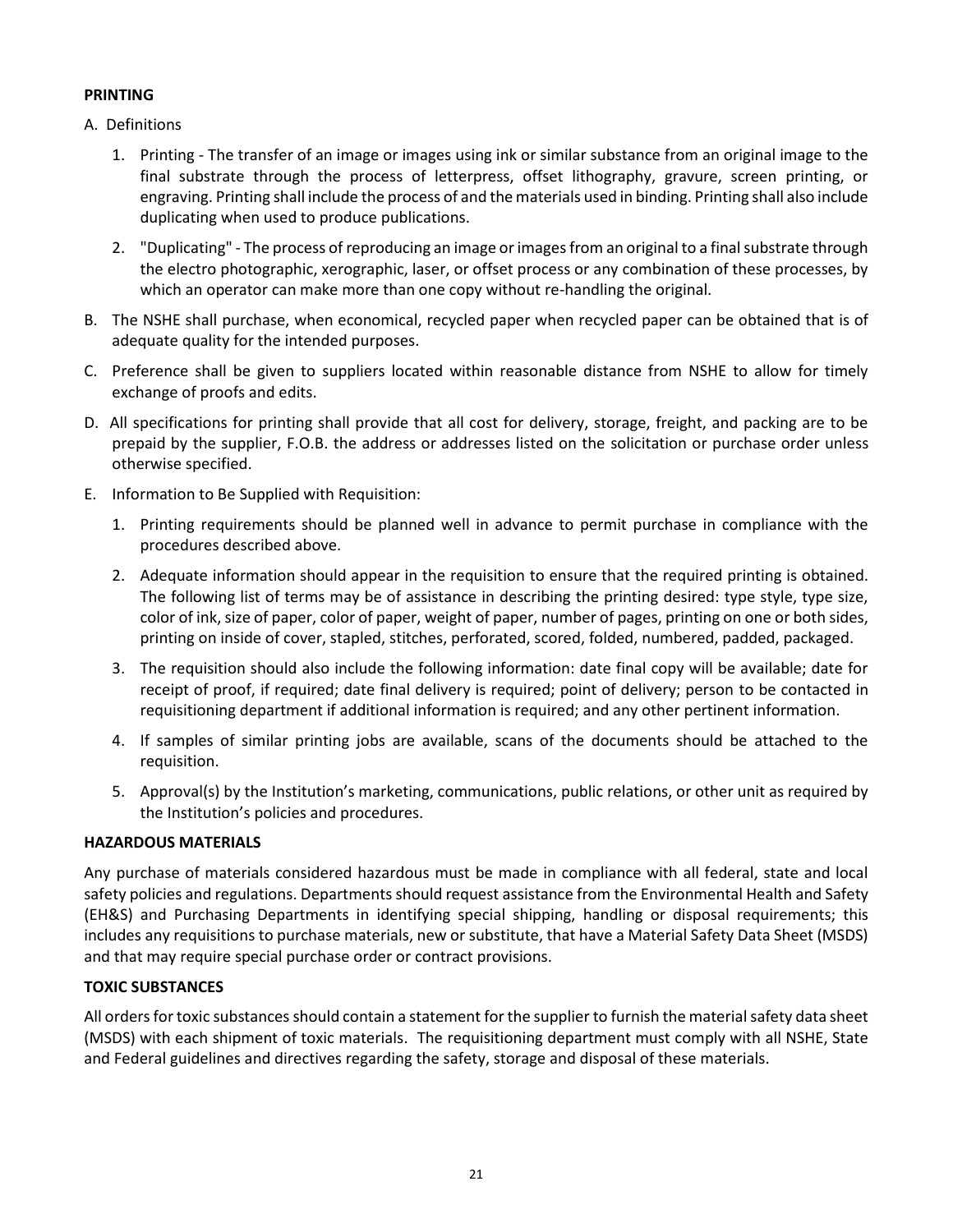### <span id="page-21-0"></span>**RADIOACTIVE MATERIALS**

Radioactive materials are controlled by the Environmental Health and Safety (EH&S) department. Approvals for the purchase of radioactive materials must be received from EH&S. Only EH&S may receive and transport radioactive substances. The requisitioning department must comply with all NSHE guidelines and directives regarding the safety, storage and disposal of these materials.

#### <span id="page-21-1"></span>**CONTROLLED AND MEDICAL GRADE SUBSTANCES**

Controlled and medical grade substances such as chemicals and gases may only be ordered by licensed personnel and with the approval of the EH&S. The requisitioning department must comply with all NSHE guidelines and directives regarding the safety, storage and disposal of these materials.

#### <span id="page-21-2"></span>**LIVE ANIMALS**

Live animals may only be ordered with the approval of the Veterinary Services Department. The using department must comply with all NSHE guidelines and directives regarding the safety, and handling of live animals.

### <span id="page-21-3"></span>**PESTICIDES**

All pesticides are controlled by the Environmental Health and Safety (EH&S) Department. Only EH&S personnel can receive, transport and dispose of such material. The requisitioning department must comply with all NSHE guidelines and directives regarding the safety, storage and disposal of Hazmat.

#### <span id="page-21-4"></span>**SECURITY, ALARM, MONITORING, CAMERA, AND CARD ACCESS SYSTEMS**

All security, alarm, monitoring, camera and card access systems must be approved by appropriate campus Police/Security Department, Office of Information Technology, and Facility or Construction Services. This approval is required for all systems including wireless and those systems operating one's network regardless of the location and intent of the system. The appropriate campus Police/Security Department must have complete access to the system.

### **X FIXED ASSETS – EQUIPMENT INVENTORY**

#### <span id="page-21-6"></span><span id="page-21-5"></span>**FIXED ASSETS**

Fixed Assets or inventoried equipment is anything tangible, other than real property, meeting the following criteria:

- 1. has a unit cost of \$5,000 or more,
- 2. is complete in itself,
- 3. does not lose its identity even though it may become a component part of another item when placed in use, and
- 4. is of a non-expendable, repairable, durable nature with a life expectancy of one year or more.

The following "sensitive" items must be inventoried by the institution regardless of acquisition cost:

- 1. Firearms
- 2. Computers: i.e. Desktops, servers, laptops

The method of payment or the source of funding does not affect the definition of inventoried equipment. A single lump-sum payment, a down payment and/or staggered payments over any period of time, a lease-purchase agreement (with either the equipment supplier or a third-party financing entity), and a gift are all proper and possible ways of acquiring inventoried equipment. Equipment that meets the above definitions and is acquired as part of the construction or remodeling of a building or facility is to be separately inventoried. Equipment that is leased (with no intent to purchase), rented, or placed for demonstration purposes only is not inventoried.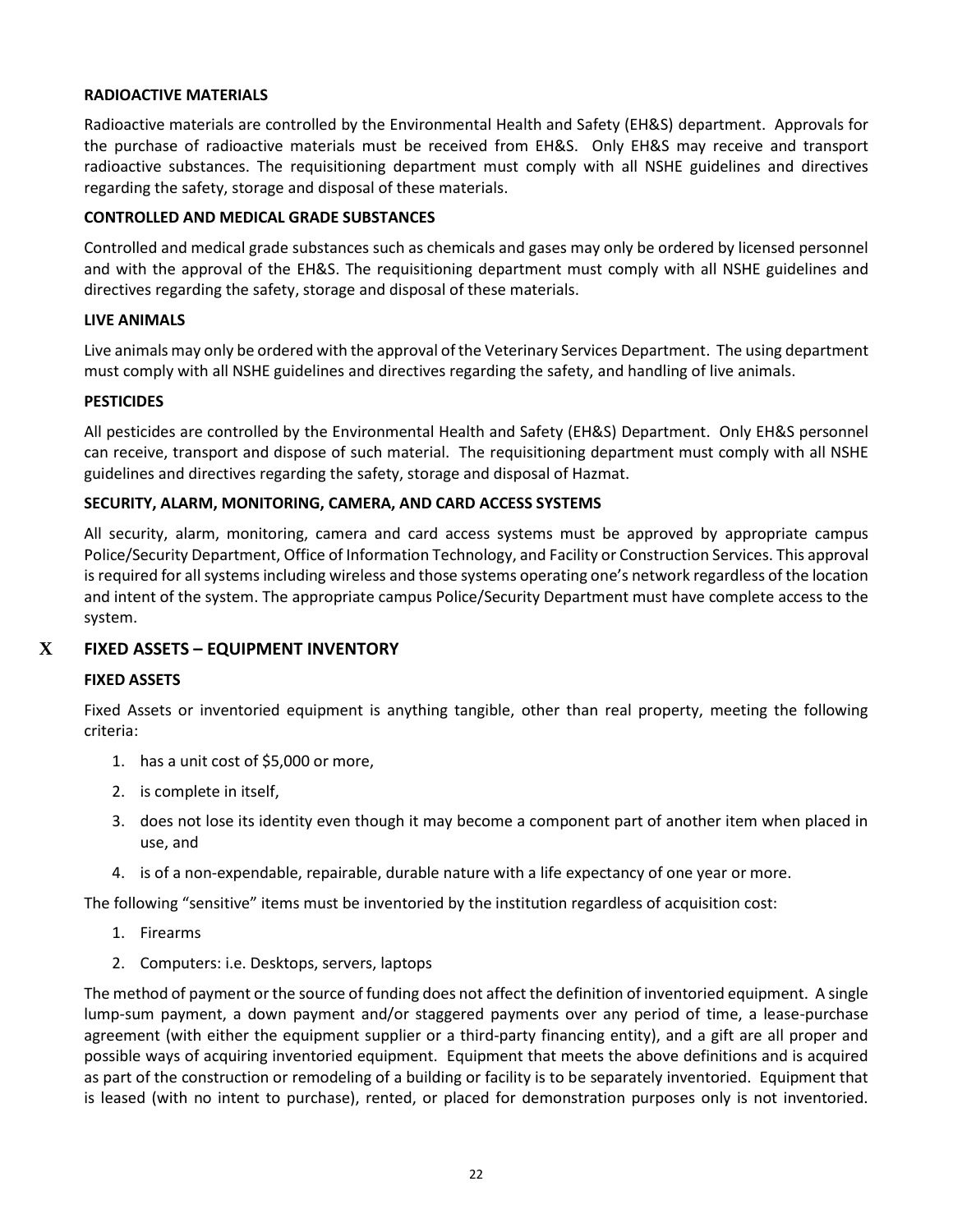Leased equipment that has only a nominal buy-out clause is to be considered a lease-purchase. (It may be prudent to record rented or demo equipment in the department's Sensitive Equipment List.)

Responsibilities:

- A. Each department has custodial responsibility for all equipment within its jurisdiction. Each department is also responsible for reporting all additions, deletions, and material changes in condition of equipment within their unit, to the Purchasing Department. Deans, directors and department heads are responsible, within their area, for reconciling physical inventories with periodic or special Purchasing Department reports. The accuracy of such reconciliations shall be documented by signed certification.
- B. The Purchasing Department, through the Asset Management Section, is responsible for maintaining and reporting records of equipment inventories. The Purchasing Department is responsible for establishing and monitoring control procedures, ensuring that purchase acquisitions of inventorial equipment are properly recorded and recording equipment disposals.
- C. All equipment located at off-campus sites and used for institutional programs must be inventoried and maintained in the same manner as equipment on campus. If the institution does not control the site, written agreements must be in place with the organization that owns or controls the site.
- D. Loans of equipment to not-for-profit and non-political entities may be made if it is determined to be in the best interest of the institution and the public good. All loans must be documented in writing, including which entity is responsible for maintenance, and approved by the president. Each president shall submit to the chancellor annually a list of loaned equipment.

# <span id="page-22-0"></span>**LEASES AND INSTALLMENT-PURCHASES OF EQUIPMENT**

- A. Leases, including month-to-month leases and all other leases of equipment regardless of the period of time, are subject to the review and approval of the Purchasing Department.
- B. All extended payment contracts of 5 years (60 months) or more requires the approval of the NSHE Chancellor.
- C. Interest on extended payment commodity contracts is defined as a separate commodity and is subject to competitive purchase requirements.
- D. Requesting Department's Responsibilities The requesting department is responsible for submitting a requisition for the lease or installment purchase of equipment to the Purchasing Department with the following information:
	- 1. Equipment specifications,
	- 2. Lease versus purchase cost benefit analysis,
	- 3. A statement from the Dean, or appropriate Vice President guaranteeing that funds will be provided during the entire term of the lease.
- E. Purchasing Department Responsibilities
	- 1. Leases The lease of equipment is subject to the Purchasing and bid procedures contained herein. All leases shall contain a cancellation clause, and an availability of funds clause. Leases may contain renewal options, if appropriate.
	- 2. Installment Sales Agreements The Purchasing Department may obtain alternate installment sales proposals from other than the proposed financial entity. Upon approval of the most advantageous financing, the Purchasing Department will notify the supplier furnishing the equipment, that financing has been arranged and complete the order.
- F. Note: Leases are a component of NSHE's indebtedness calculations and therefore are subject to review and approval by NSHE's and the institution's financial managers to ensure compliance with limits.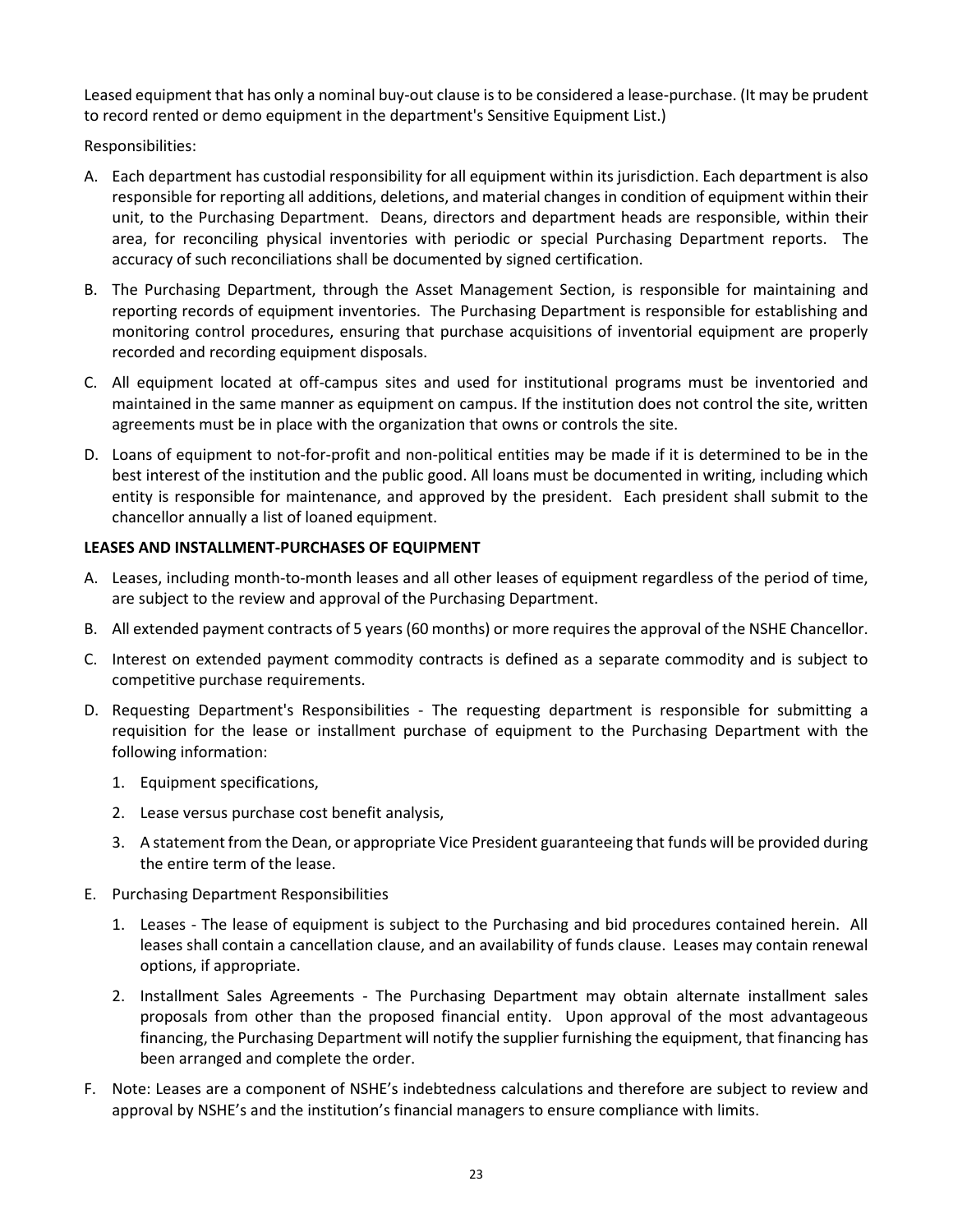#### <span id="page-23-0"></span>**TRADE-IN OF NSHE-OWNED PROPERTY**

- A. Departments wishing to trade-in equipment must submit a Workday requisition with an attached quote for the commodity to be purchased and include (in internal memo field) the following information about the equipment to be traded: inventory number, a description, the manufacturer's model number, the serial number, and the license plate number for vehicles. Quotes must have an itemized line item listing the equipment trade-in value.
- B. The Purchasing Department obtains a firm price for the equipment that is to be traded following established purchasing procedures.
- C. To determine the appropriate bid/quote level requirements involving trade-in property, the value of the trade-in property and the price of any new equipment is combined (not deducted) to calculate the net total value of the transaction.

#### <span id="page-23-1"></span>**SURPLUS PROPERTY**

Purchasing must be notified when property, inventoried and non-inventoried equipment, is deemed to no longer be of use to the responsible department. Purchasing will decide on a course of action based on age, condition, usefulness to other departments, disposal or salvage value, and costs to remove the property. If the property is deemed to be worthless or a safety hazard, Purchasing will coordinate its disposal as refuse. Equipment and furniture disposed of by one department but deemed to have some useful life will normally first be made available to other departments. NSHE departments may avail themselves of this merchandise without cost other than moving expenses. Merchandise not claimed by NSHE departments and items deemed to be unacceptable for reuse within the NSHE, will be disposed of through public sale, sale to surplus or salvage dealers, or disposal through donation or refuse.

### <span id="page-23-2"></span>**MOTOR VEH**I**CLES, WATERCRAFT, AND AIRCRAFT**

All vehicles (including trailers) regardless of price need to be purchased on a Workday PO. This insures all titling, registration and insurance is added to the vehicles. Departments wishing to purchase any motor vehicle, or watercraft or aircraft must contact BCN Purchasing's Asset Management Section for verification of required forms. The requesting department submits a Workday requisition with approvals, attached quotes (Second quote if required), State or Co-Op agreement number, specifications, color, trim package, and other features.

#### <span id="page-23-3"></span>**WEAPONS-FIREARMS**

The purchase of firearms and related items, and incendiary devices or materials must be approved in advance by the appropriate campus Police/Security Department and, in some cases Environmental Health & Safety. Any department that wants to purchase firearms, replicas, and weapons of any kind for academic or demonstration purposes must acquire written authorization from the appropriate campus Police/Security Department and coordinate a storage, safety and accountability plan with the appropriate campus Police/Security Department in advance of receipt of the weapons. All must be inventoried, see "Fixed Assets" above.

#### <span id="page-23-4"></span>**EQUIPMENT REPAIRS**

If possible, obtain an estimate for the repair and submit this information with your requisition. If an estimate is not available until the item is examined by the supplier, the department should submit a requisition with an estimated cost. The P-Card may also be used to pay for equipment repairs. Individual campus approval requirements may also apply. Insurance requirements for suppliers coming on campus to perform repairs must be followed.

#### <span id="page-23-5"></span>**MAINTENANCE OR SERVICE AGREEMENTS**

Requisitions for maintenance or service agreements on office machines, laboratory equipment, vehicles, elevators, software systems, hardware and others must include the following:

1. Confirmation that the equipment is not under warranty for parts or labor;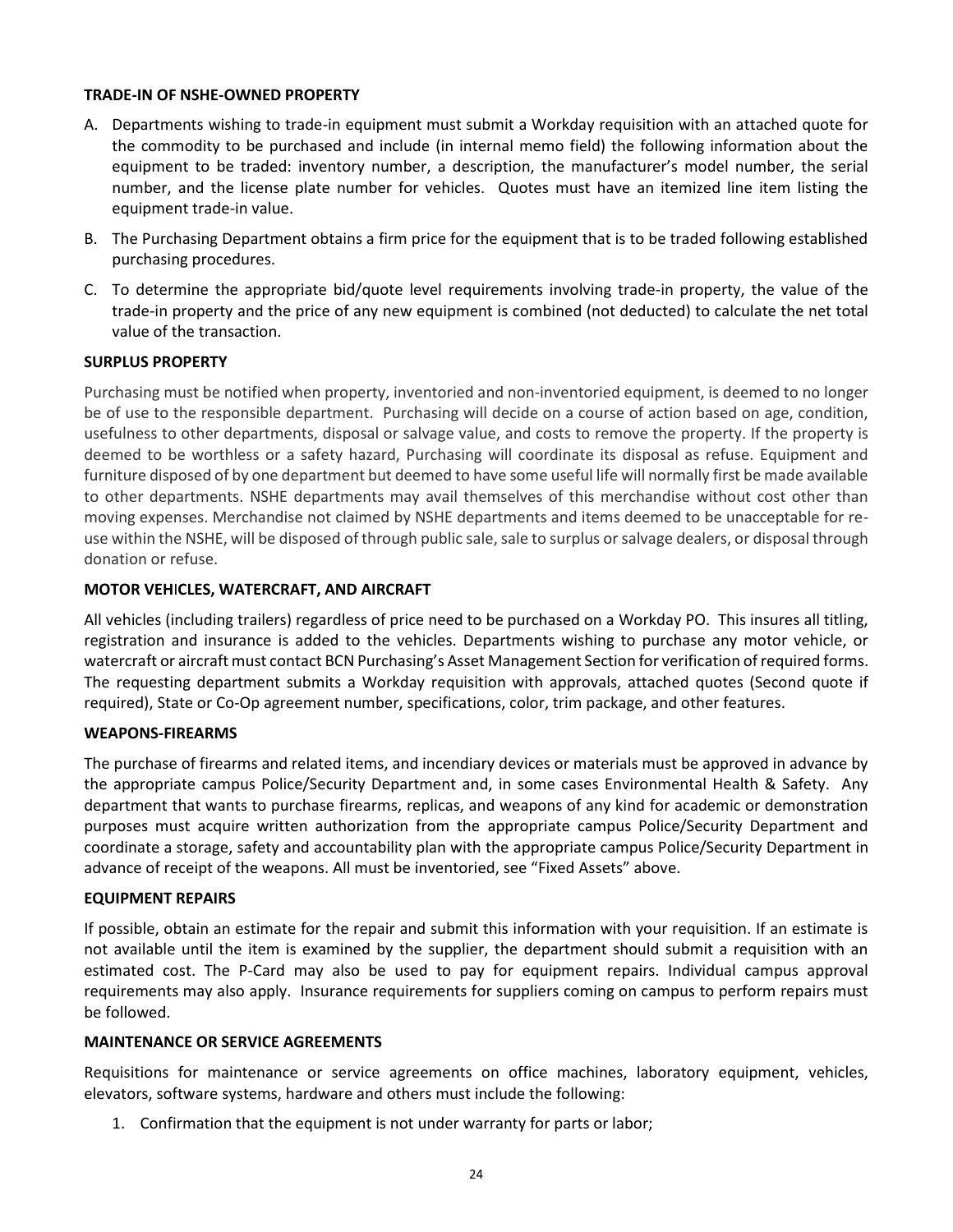- 2. Location of machine and name of contact person;
- 3. Brand name, model number, serial number, and inventory number of equipment;
- 4. Beginning and ending dates of maintenance period;
- 5. Names of individuals authorized to place service calls and approve invoices; and
- 6. The proposed maintenance agreement. Please note that the using department is not authorized to sign and approve supplier maintenance agreements. All agreements should be submitted with the requisition and may need review by General Counsel and signature of the Purchasing Department.

Additional campus approval requirements may apply. Purchasing cards may also be used to pay for maintenance agreements when a signed agreement is not required. In all instances insurance requirements for suppliers coming on campus must be followed.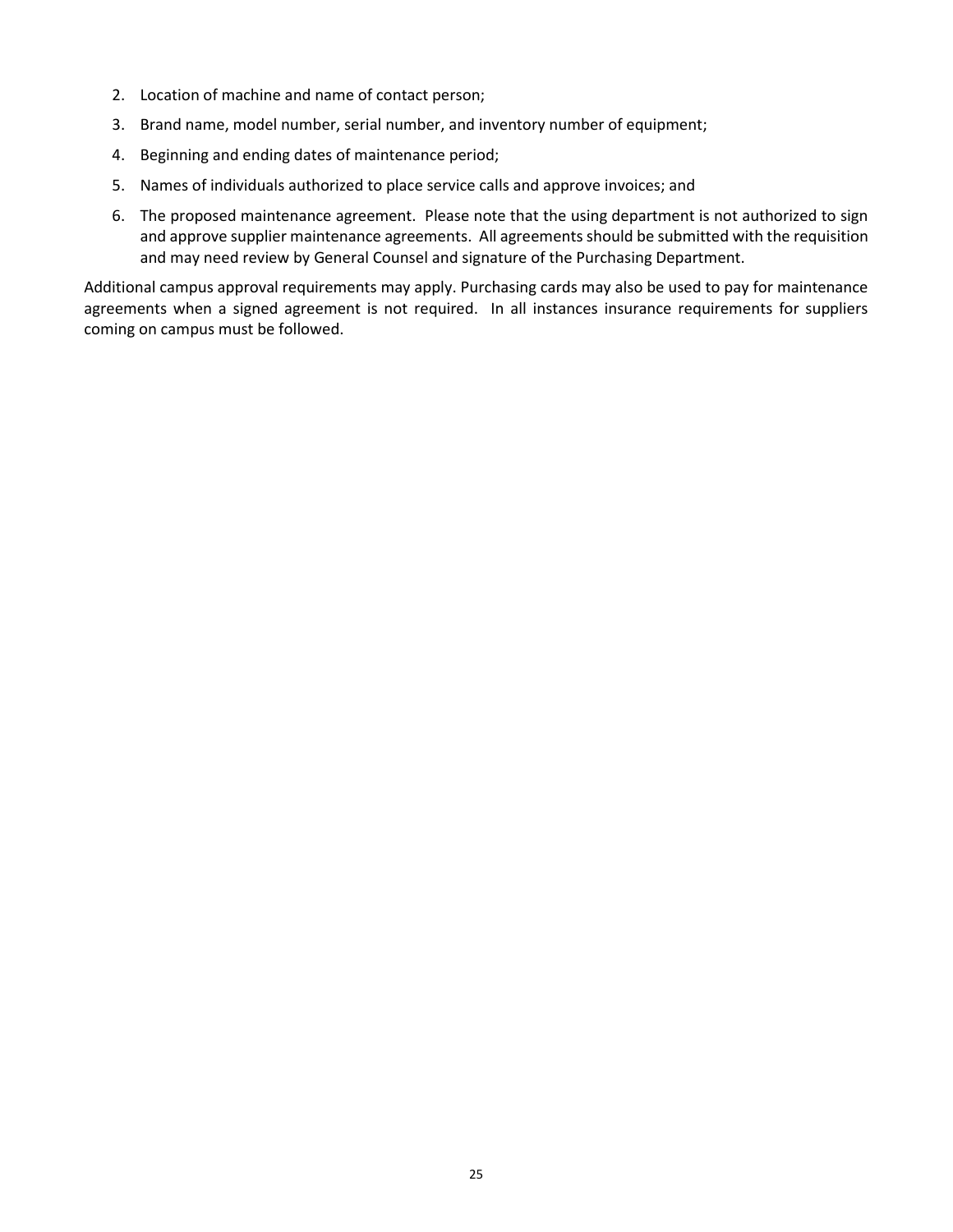# <span id="page-25-0"></span>**XI APPENDIX A – DEFINITIONS**

#### **DEFINITIONS**

- Anti-Competitive Practices A practice among bidders or others which reduces or eliminates competition or restrains trade. An anti-competitive practice can result from an agreement or understanding among competitors to restrain trade such as submitting collusive bids or proposals (bid-rigging) or result from business actions which have the effect of restraining trade, such as controlling the resale price of products. Such actions as described here are in violation of Federal and State laws and are reportable to law enforcement agencies.
- Artistic Services Services provided by an individual or group of individuals who profess and practice a skill in music, dance, drama, folk art, creative writing, painting, sculpture, photography, graphic arts, web design, craft arts, industrial design, costume design, fashion design, motion pictures, television, radio or tape and sound recording or in other related or similar fields.
- Award The acceptance of a bid or proposal; the presentation of a purchase order or contract to a selected respondent.
- Best and Final Offer (BAFO) In a competitive negotiation, the final proposal submitted by a respondent after negotiations have been completed and which contains the respondent's most favorable terms in response to the solicitation.
- Chief Procurement Officer Alternate title for the Director of Purchasing; either title has the same authority and responsibility.
- Commodity Any of the various supplies, materials, goods, merchandise, food, equipment or other personal property, including a mobile home, trailer or other portable structure, which are purchased, leased, leasepurchased or otherwise contracted for by the NSHE. Commodity also includes interest on deferred-payment contracts entered by the NSHE for the purchase of other commodities. Printing of publications, vehicles, software and license agreements are considered commodities.
- Competitive Exception Term used to describe any number of reasons that a purchase contract is exempt from a normally required competitive solicitation process. Detailed reasons and justificationsfor an exception are required and must be approved in advance of any award.
- Competitive Negotiation A step toward a contract involving back and forth communication regarding costs and other criteria between the evaluation team and respondents who have been found suitable for award of a contract pursuant to evaluation of responses to a solicitation.
- Competitive Solicitation An Invitation to Bid (ITB) or Request for Proposal (RFP) to competitively select a contractor.
- Construction Services Contractual services, including labor and/or materials, for the design, construction, renovation, repair or demolition of NSHE facilities.
- Contract All types of NSHE agreements including but not limited to purchase orders, for the acquisition or disposal of goods and services or the generation of revenue for the NSHE.
- Contractor/Supplier A person or firm who contracts to sell commodities or contractual services to the NSHE.
- Contractual Service The rendering by a contractor of its time and effort rather than the furnishing of specific commodities. The term applies only to those services rendered by individuals and firms who are independent contractors.
- Consultant An independent individual or firm contracting with the NSHE to perform a service or render an opinion or recommendation according to the consultant's methods and without being subject to the control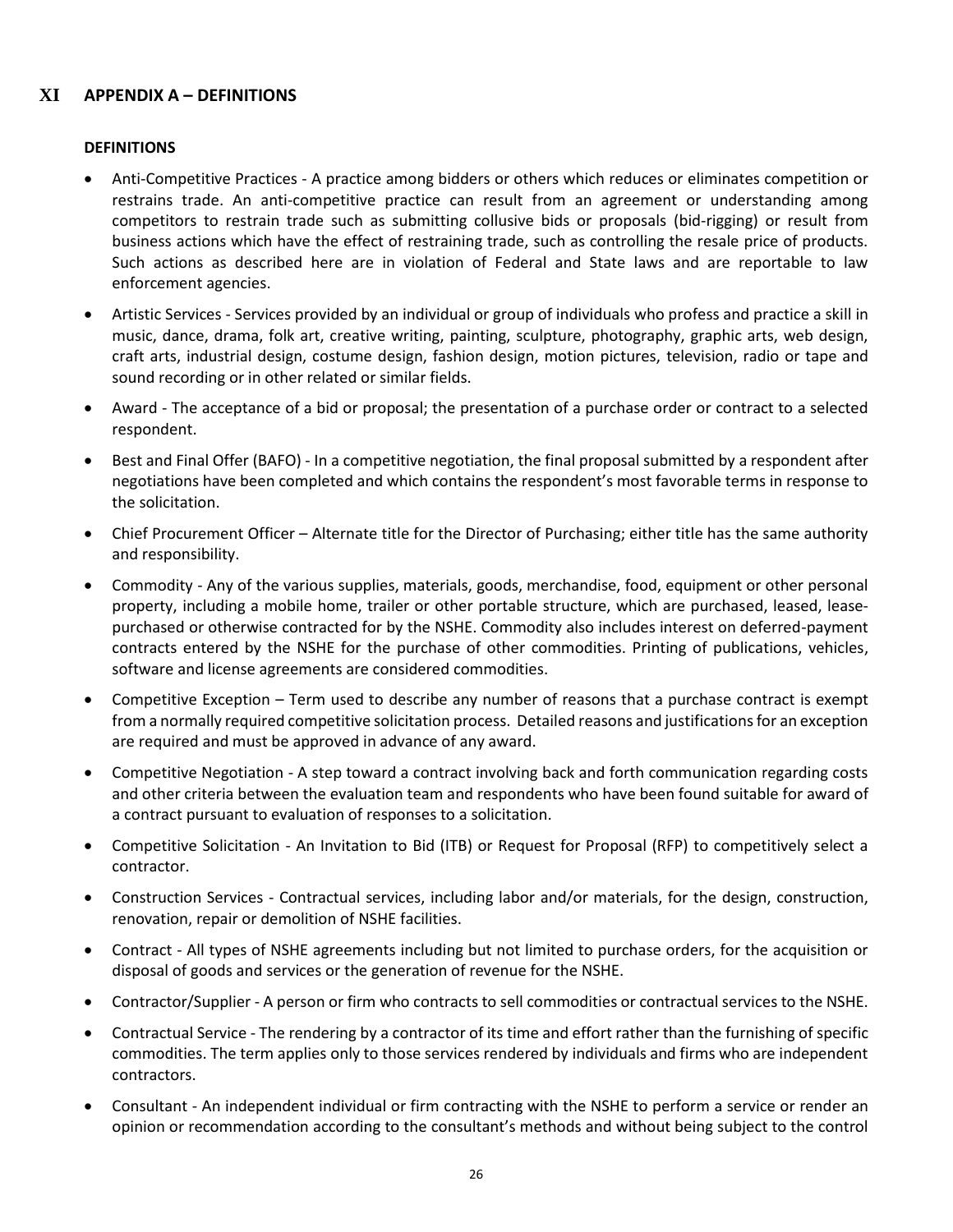of the NSHE except as to the result of the work. The NSHE monitors progress under the contract and authorizes payment.

- Cooperative Buying Organization (Co-Op) A public or private organization that offers goods or services to subscribing public or private procurement units from vendors who have agreed to uniform terms, conditions and pricing in accordance with an agreement entered by the participants pursuant to a competitive award process. Also known as Consortium.
- Emergency Purchase The purchase of commodities or services due to a danger to the public health, the safety or the welfare of person(s), animal(s), the preservation or protection of property, or the continuance of a vital NSHE function. Note that emergency purchases can only be applied to unforeseen events; a lack of planning does not constitute an emergency.
- Evaluation Team A group of individuals designated to conduct interviews and negotiations during the evaluation of responses to a solicitation. The team members may be requested to provide scores for solicitations reviewed.
- Extension An increase in the time allowed for the performance of the contract.
- Firm, Fixed Price Contract A contract where the total amount to be paid to the contractor is fixed and is not subject to adjustment by reason of the cost experience of the contractor. The term includes contracts where the unit price is set but the total price varies because actual quantities purchased deviate from the quantities estimated to be purchased. The term also includes contracts where the price may be adjusted in accordance with a contractually established price adjustment provision which is not based upon the contractor's costs.
- Formal Process of soliciting written, sealed bids from multiple suppliers. Formal competition requires that the solicitation be publicly advertised, and sealed bid responses are due on a specified date at which time an official bid opening will be held. Once reviewed and evaluated through a process managed by the Purchasing Department with participation from the Department, a notice of intent to award or purchase order is issued. Formal solicitations require specifications development and/or evaluation criteria. The award may result in complex supplier negotiations, based upon price, non-price factors, as well as other terms and conditions. Request for Proposals (RFP); Request for Qualifications (RFQ), and Bids may be used as appropriate.
- General Services Administration (GSA) Contract Schedules Long-term government-wide contracts awarded by the U.S. General Services Administration to commercial entities to provide government procurement access to a broad spectrum of commercial goods and services at volume discount pricing. These pricing schedules are not the same as a cooperative agreement and cannot be used to satisfy competitive purchasing requirements. If a supplier wishes to extend GSA pricing to the NSHE, that would be welcomed, but it does not satisfy competitive purchasing requirements.
- Goods Purchases including, but not limited to, equipment, materials, supplies, insurance, maintenance and leases on real property.
- Identical (Tie) Bids Two or more bids which are equal in all respects as to price, quality and service.
- Independent Contractor A person or firm who provides a service to the NSHE but does not have any employment or other relationship or connection with the NSHE.
- Informal Process of soliciting competitive quotations from multiple suppliers using an informal method such as email or fax. The solicitation, and evaluation process may be conducted by the campus department(s), as per delegated authority, or by the Purchasing Department. Specifications are provided, and the award is based on price and/or minimal non-price factors. The complete solicitation process usually takes 1-2 weeks.
- Intergovernmental or Interagency Contracts Contracts or agreements in which each of the parties is a governmental entity or between subdivisions or institutions under their jurisdiction.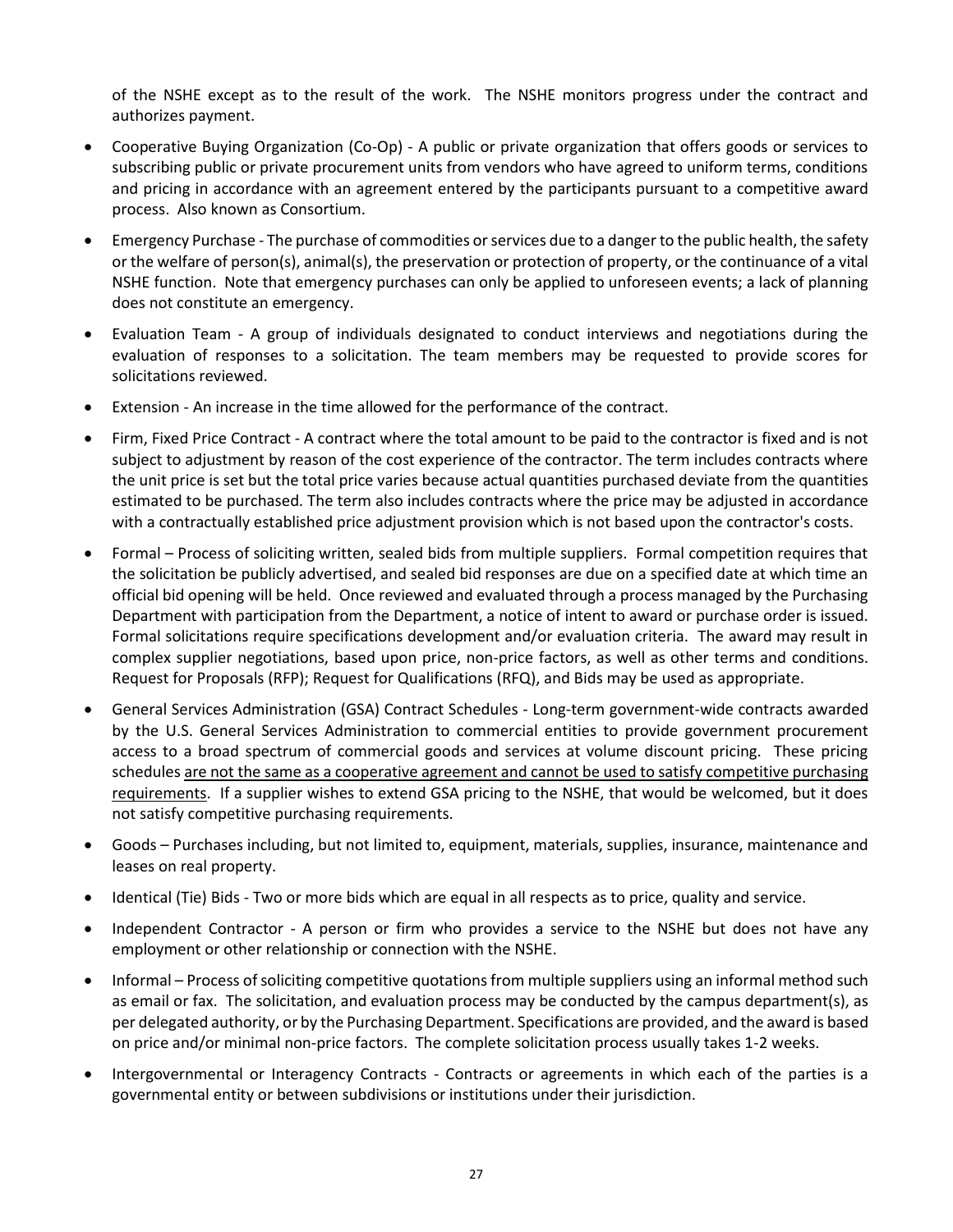- Invitation to Bid (ITB) A written solicitation for competitive sealed bids, designating the title, date, and hour of the public bid opening and defining the commodity, group of commodities or services.
- May Denotes the permissive.
- Multi-Step Bids or Proposals A solicitation involving two competitive steps, combining the elements of both competitive sealed bids and competitive sealed proposals. The first step may require the submission of technical and price proposals with only the technical proposal being evaluated and scored. The second step may involve the consideration of price proposals of those firms that have achieved the highest technical scores, or the firms with the highest scores may be asked to submit other proposals.
- Negotiation Conferring, discussing, or bargaining to reach agreement in business transactions on a potential procurement or contract.
- P-Card The Purchasing Card is used for official NSHE-related purchases by regular NSHE employees who are in a fiscally responsible position.
- Procurement The process by which the ownership or use of goods or services is acquired. Also includes all functions that pertain to the obtaining of goods and services, including but not limited to description of requirements, selection and solicitation of sources, preparation and award of contract, and all phases of contract administration.
- Professional Services Includes services that are rendered by an independent contractor who has a professed knowledge and an advanced specialized study and training of some department of learning or science used in practical applications to the affairs of others or in the practice of an art founded on it. Professions typically included but are not limited to: lawyers, doctors, dentists, psychologists, nurses, veterinarians, architects, engineers, land surveyors, landscape architects, accountants, actuaries, claims adjusters, pharmacists, visiting professors and scientists.
- Proprietary Specifications A specification that cites brand name, model number, or some other designation that identifies a specific product to be offered exclusive of others.
- Protest A written objection by a potential aggrieved party to a solicitation or award of contract, with the intention of receiving a remedial result.
- Public Entity Crime A violation of any state or federal law by a person in the transaction of business with any public entity of any state or with the United States government involving antitrust, fraud, theft, bribery, collusion, racketeering, conspiracy or material misrepresentation.
- Purchase An acquisition of commodities, services or licenses obtained by purchase order, contract or other authorized purchasing method, whether by rent, lease, installment, lease-purchase, or outright purchase.
- Purchases for Resale The purchase of commodities or contractual services acquired for the purpose of selling them for the benefit of the NSHE.
- Purchasing Activity A NSHE function delegated to the Purchasing Department to develop descriptions and/or specifications, selection and solicitation of sources, and prepare and award contracts for commodities and services.
- Quotation A written or verbal offer for commodities or services not requiring a public opening at a specific date and time.
- Recurring Procurements Repeated purchases of goods and services in a 12-month period based on established needs.
- Renewal Contracting for an additional period after the initial contract term, provided the original terms of the agreement specify an option to renew.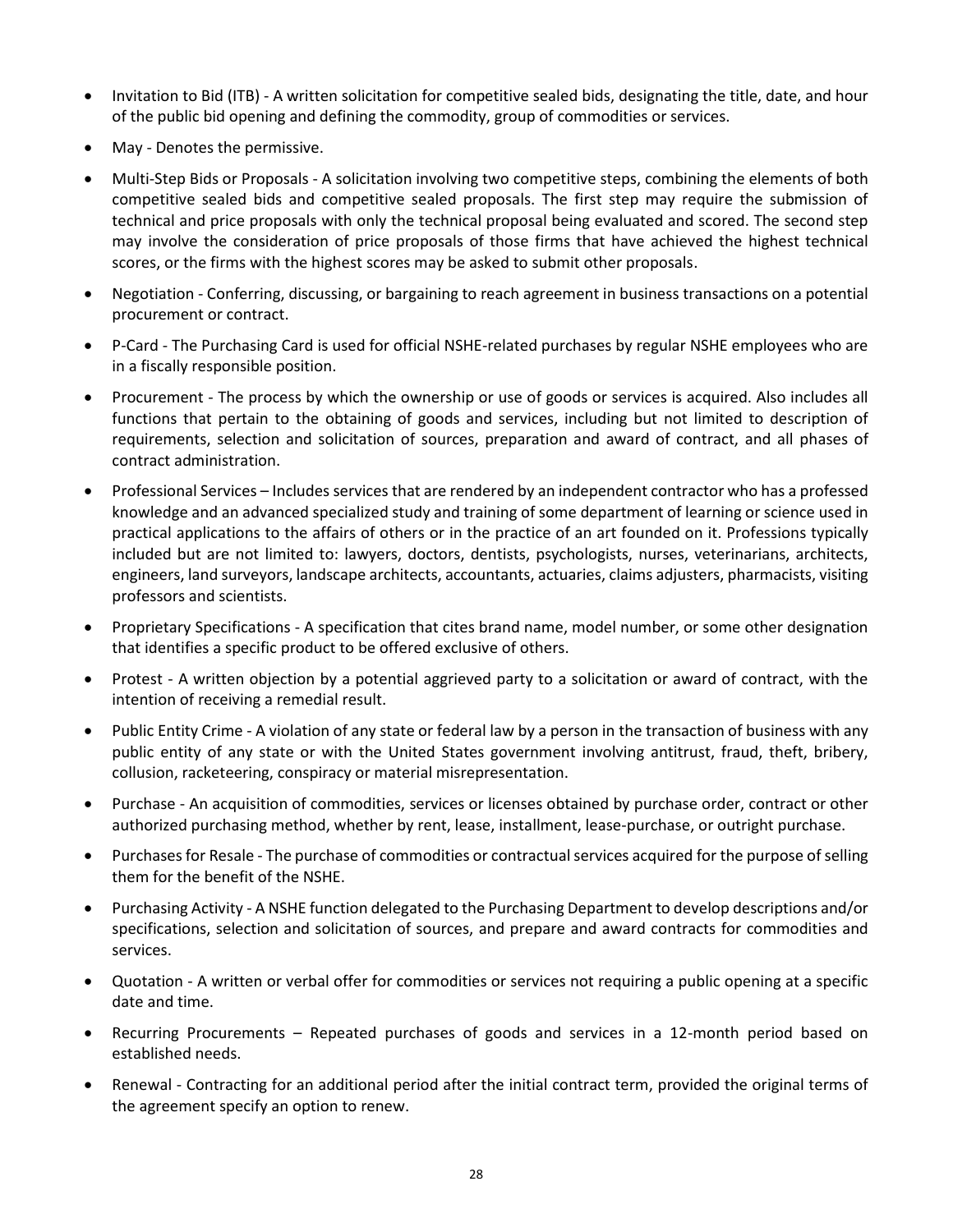- Request for Proposal (RFP) A written solicitation for competitive proposals for commodities or contractual services designating the title, date, and hour of the public opening. The request for proposal is generally used when the scope of work is not clearly defined.
- Request for Qualifications (RFQ) A written solicitation for submissions of qualifications from suppliers of professional services such as architects, engineers, lawyers, etc. Qualifications will be reviewed and evaluated to determine fitness and comparative skillset for current and/or future assignments. RFQs do not normally request pricing or cost information.
- Respondent An individual or entity that submits a response to a solicitation.
- Responsible Respondent A business entity or individual determined to have the capability and financial and technical capacity to perform the requirements of the solicitation and the subsequent contract. A responsible respondent must be able to fully document in advance the ability to provide good faith performance. Responsible respondents shall not have been convicted of, or pled guilty to crimes involving procurement fraud or damage to the environment during the previous five years and shall not currently be included on any list of debarred or suspended business entities or individuals.
- Responsive Bid/Proposal A bid submission or proposal that conforms in all material respects to the solicitation (Bid or Request for Proposals (RFP)) and all of its requirements, including all form and substance.
- Reverse Auction A competitive online solicitation process conducted for goods and/or services in which respondents compete against each other online, in real time, in an open and interactive environment.
- Services The furnishing of labor, time or effort by a supplier which may involve, to a lesser degree, the delivery or supply of a product, incidental to the required performance. Construction services are not included.
- Shall Denotes the imperative.
- Single Procurement One-time purchase of goods and services in conjunction with an established need.
- Small Purchases Single procurement of goods and services for which the aggregate cost does not exceed the established small purchase threshold and, where a master contract cannot be used.
- Sole Source Procurement A non-competitive purchase made when there is only one source for a good or service and only one vendor or supplier has the sole ability to meet the requirements of the procurement. See Competitive Exception.
- Specialty Services services rendered by individuals possessing artistic talents such as graphic artists, sculptors, musicians, entertainers, photographers, or writers, or which require the use of highly technical or unique individual skills or talents, such as, but not limited to, paramedics, therapists, handwriting analysts, expert speakers, trainers within a continuing education program, and expert witnesses for adjudications or other court proceedings.
- Supplier/Contractor A person or firm who contracts to sell commodities or contractual services to the NSHE.
- Used Equipment Pre-owned or rebuilt/remanufactured/refurbished equipment that may be offered for purchase.
- Vehicles Includes any automobile, truck, motorcycle, bicycle, golf cart, watercraft or other vehicle designed primarily for transporting persons as well as construction vehicles or farm equipment.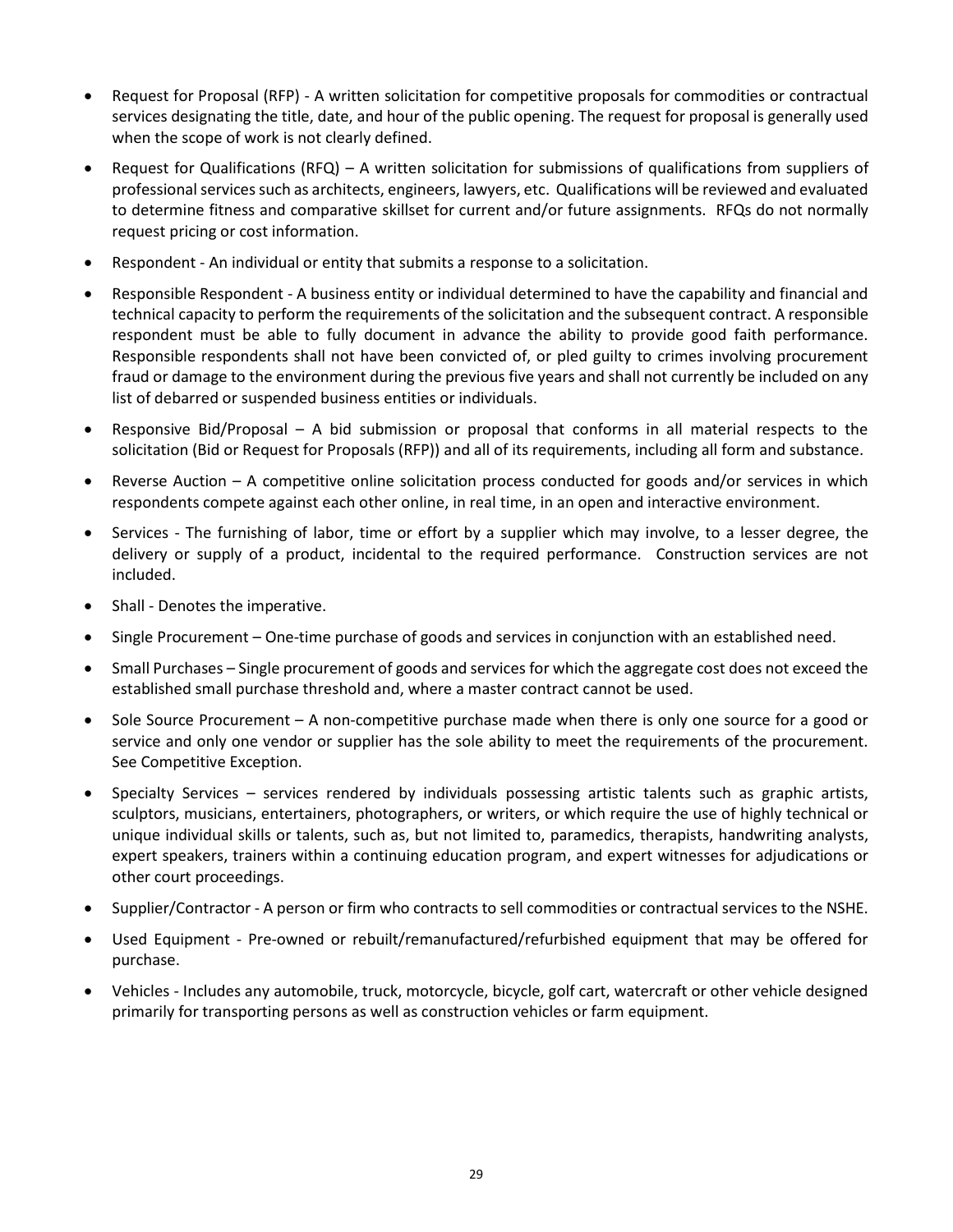# **XII APPENDIX B – CONSTRUCTION**

<span id="page-29-0"></span>Capital Construction (From NSHE Procedures & Guidelines Manual, Chapter 5, Section 2. I. g.)

Any new construction, repair, improvement, or reconstruction on land, appurtenances and buildings of the Nevada System of Higher Education, the estimated cost of which is \$25,000 or more, which is intended for longterm, continued use or which extends the useful life of a capital asset, is deemed a capital construction project.

The respective institutional Facilities Departments must provide direct oversight for all capital construction projects, including remodeling projects. Facilities Management staff will be sufficiently involved in the project review, approval, and management of all capital construction projects to ensure compliance with all internal and external requirements.

Upon the request of a campus of the Nevada System of Higher Education, the State Public Works Board may delegate to that campus any of the authority granted to the State Public Works Board pursuant to *Nevada Revised Statutes* (NRS) 341.141 to *NRS*

341.148, inclusive.

A contract for a capital construction project for the Nevada System of Higher Education may be entered into without advertising for sealed bids if the estimated cost to perform the contract is less than \$100,000.

- (1) If the estimated amount for performing the contact is more than \$25,000, but is less than \$100,000, requests for firm written quotations must be solicited from not less than three responsible bidders capable of performing the contract. The Nevada System of Higher Education may award the contact to the lowest bidder or reject all quotations. Nothing in this section prohibits the advertising for or requesting of bids for purchase of any dollar amount.
- (2) Such projects over \$100,000 shall be advertised in a newspaper of general circulation in the area of the campus where the work is to be performed and not less than four (4) calendar days prior to opening bids.
- (3) Separate sealed bids for each capital construction project are required.
- (4) Approved plans and specifications for the capital construction project must be on file at a place and time stated in the advertisement for the inspection of all persons desiring to bid thereon and for other interested persons.
- (5) The institution may accept bids on either the whole or part of the construction, equipment and furnishings, and may let separate contracts for different and separate portions of any project, or a combination contract for structural mechanical and electrical construction if savings will result to the lowest bidder.
- (6) The provisions of subsection (g) apply to all capital construction projects funded in whole or in part by state appropriations.
- (7) An agreement for a capital construction project, funded totally from non- appropriated sources, may be entered into with a contractor that satisfies any qualifications required by the NSHE institution.
- (8) Before any contract for a capital construction project exceeding \$100,000, or as otherwise specified in *Nevada Revised Statutes* 339.025, is awarded to any contractor, he shall furnish to the contracting body the following bonds which become binding upon the award of the contract to the contractor:
	- a. A performance bond in an amount to be fixed by the contracting body, but not less than 50 percent of the contract amount, conditioned upon the faithful performance of the contract in accordance with the plans, specifications and conditions of the contract. The bond must be solely for the protection of the NSHE, which awarded the contract.
	- b. A payment bond in an amount to be fixed by the NSHE, but not less than 50 percent of the contract amount. The bond must be solely for the protection of claimants supplying labor or materials to the